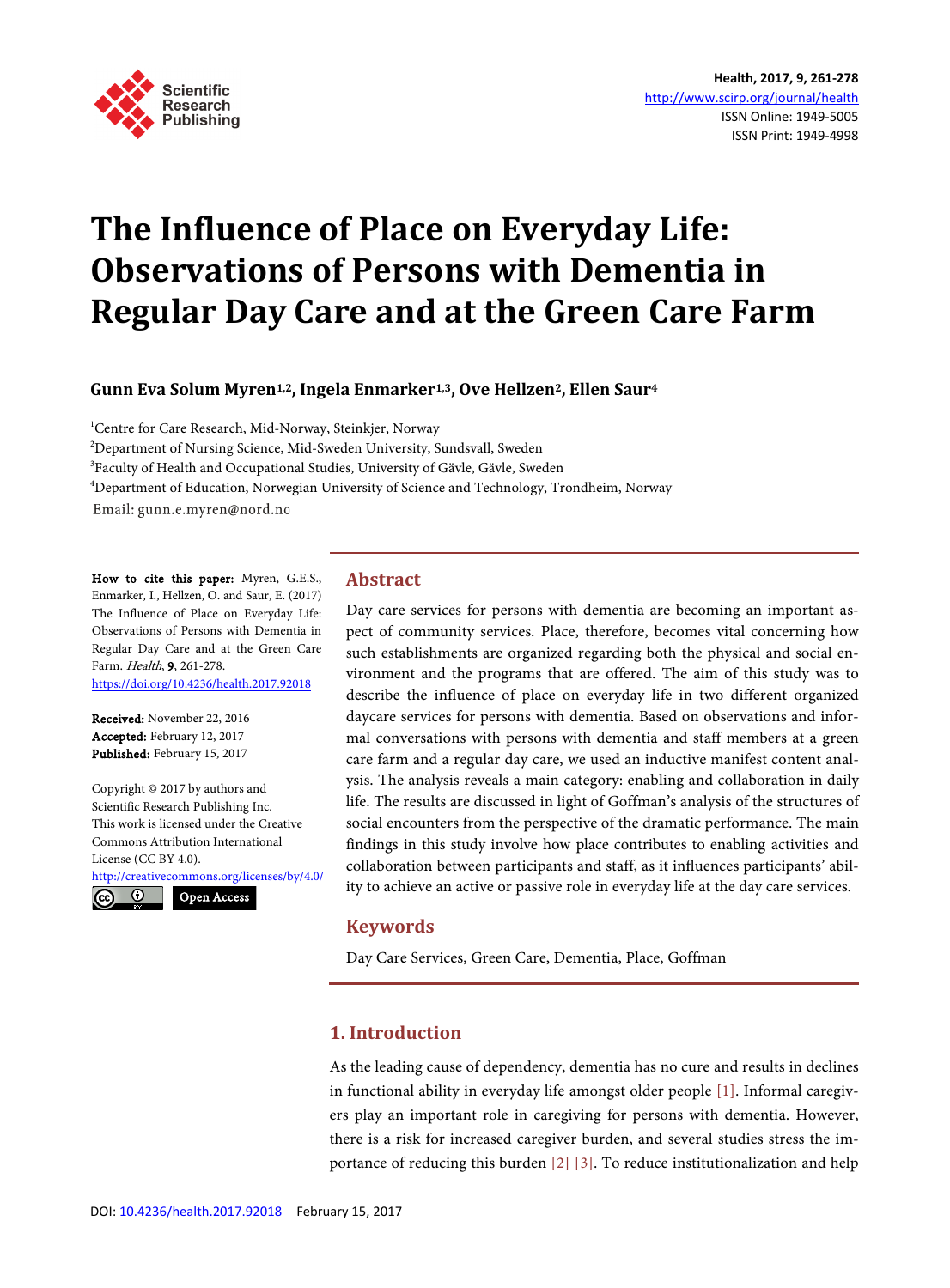persons with dementia remain at home for as long as possible and to prevent health issues amongst informal caregivers, there is a trend towards increased attention to and use of day care services as an important area of community services [\[4\]](#page-15-3) [\[5\]](#page-15-4) [\[6\].](#page-15-5) The purpose of this kind of service is to offer meaningful activities to persons with dementia while providing respite care for informal caregivers [\[7\]](#page-15-6) [\[8\]](#page-15-7) [\[9\].](#page-15-8) In people with dementia, both verbal expressions, e.g. short sentences and non-verbal behaviours, and adjustments in body posture, eye contact, touching and so on, are central to communication and collaboration [\[10\].](#page-15-9) Day care services create a framework for social interaction that promotes opportunities as well as limitations regarding social interaction that influences everyday life in such a program [\[11\].](#page-15-10) Hence, place is vital for persons with dementia and their everyday life in day care services. According to Diaz Moore (2014), place plays a powerful role throughout the life span and particularly in later life. The Ecological Framework of Place (EFP), developed from Lawton and Nahemow's ecological model of ageing (1973), defines place as: "socio-physical milieu involving people, the physical setting, and the program of the place, all catalyzed by situated human activity and fully acknowledging that all four may change over time" [\(\[12\],](#page-15-11) p. 183). In the work "The Presentation of Self in Everyday life" [\[13\],](#page-15-12) Goffman sees the world as a stage, where we are both performers and audience for each other. Combining Goffman's expressions, frontstage and backstage, we might be able to understand better in which ways place influence on the everyday life of persons with dementia in day care services. Several studies have demonstrated the relationships that exist among the environment, staff, and residents in institutions such as asylums and prisons [\[11\]](#page-15-10) [\[14\],](#page-15-13) long-term care facilities [\[15\]](#page-15-14) [\[16\],](#page-16-0) and other facilities such as regular day care organizations [\[17\]](#page-16-1) [\[18\]](#page-16-2) [\[19\].](#page-16-3) Most of these studies have focused on environment (including both physical and social dimensions) and quality of life in regard to persons with dementia [\[20\]](#page-16-4) [\[21\]](#page-16-5) [\[22\]](#page-16-6) [\[23\]](#page-16-7) or place identity as an important component of older people's self-identity [\[24\]](#page-16-8) [\[25\]](#page-16-9) [\[26\].](#page-16-10) However, research about day care services for persons with dementia and the influence of these places on their everyday life remains limited in Scandinavia and Norway, and especially day care for persons with dementia at green care farms.

The aim of this study was to describe the influence of place on the everyday life of persons with dementia in day care services.

## **2. Methods**

The study used a qualitative descriptive design with an inductive manifest content analysis based on observations and informal conversations with persons with dementia and staff at a green care farm and a regular day care.

# **2.1. Setting and Sampling**

The fieldwork took place at two different organized day care services in the same municipality in the central region of Norway. To be included in the study, the day care services had to offer services for persons with dementia (from here on

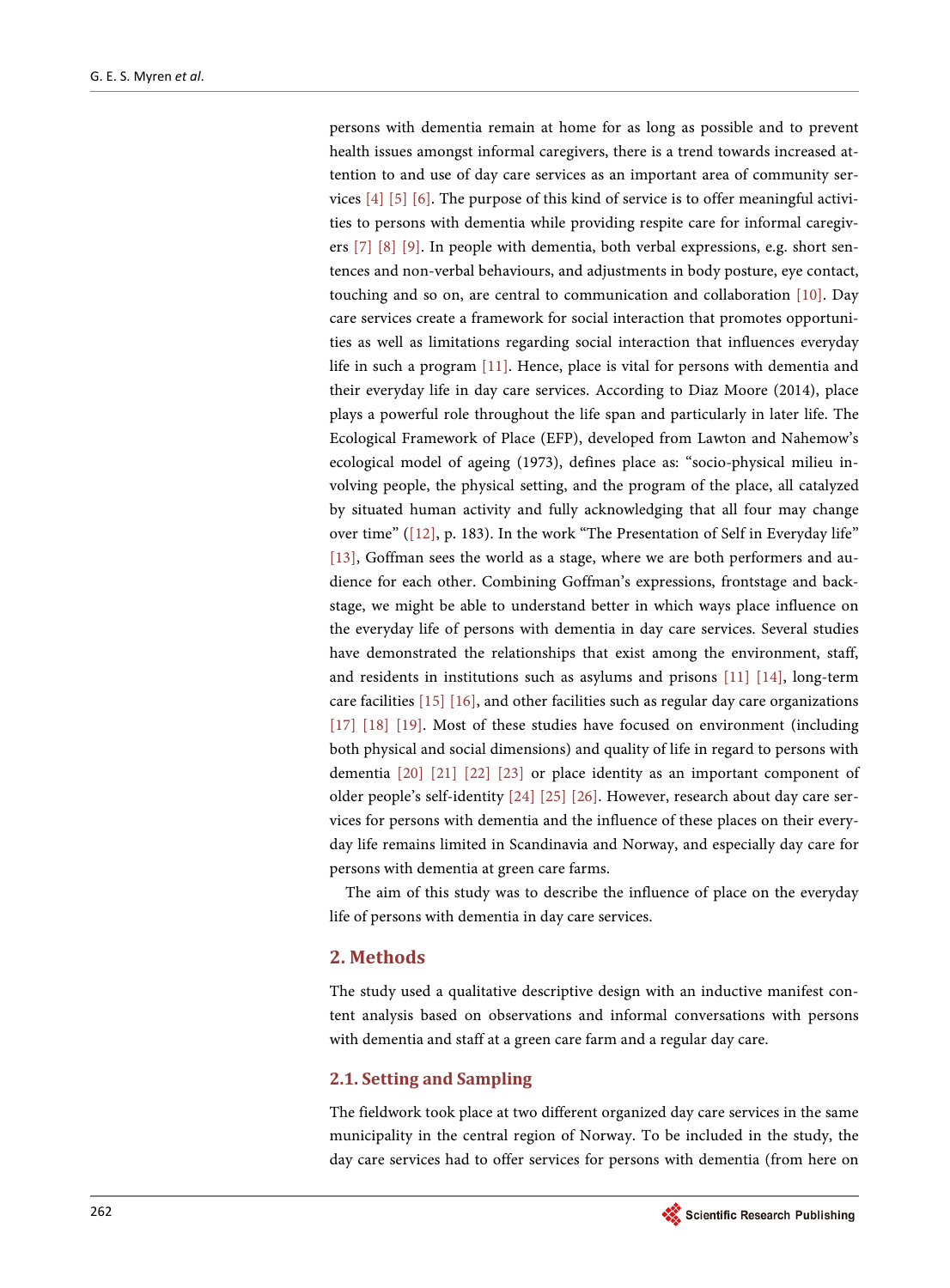called participants) still living at home. Nurses specialized in dementia care assisted with the recruitment of participants in day care services. The same nurse obtained the written consent. People with mild dementia (12 participants) were asked for their informed consent, while in cases of moderate dementia (2 participants), next of kin were asked for such consent. All of the 14 participants and 9 staff members in the two day care services, consented to participate in the study. The persons with dementia, 7 women and 7 men, had differing symptoms of the condition and varied in age from 56 - 86 years old. Mini Mental State Examination (MMSE) score for the persons with dementia varied from 16 to 25 points (mean MMSE score  $= 21$ ), and their initial diagnoses ranged from 1 to 5 years prior to the study. Staff members included the farm owner, nursing assistants, and nursing students; the majority were women, and one staff member working at the green care farm was a man. To be included in the study, the day care services had to offer services for persons with dementia (from here on called participants) still living at home.

The green care farm was socially oriented and located in a rural area outside a suburban town. In all, 8 participants, 2 males and 6 females, attended two days each week. Their average age was 77 years. The green care farm has offered such services since 2010. The main building's ground floor served as the location for the day care. Both the staff and participants used all of the rooms, including the restrooms. In the kitchen, an old kitchen table was placed in front of a window, and we could watch birds visiting the bird feeder outside. A 3-foot-tall stone wall separated the kitchen area from the living room. A stove was placed along the wall, and two large armchairs sat in front of the fireplace. Behind the armchairs were two couches with a table in the middle. There was no television in any of the rooms. Since it is a private home, the environment and interior reflected this with, for example, a photo of the farm owner's children on the wall, children's toys, and musical instruments such as a piano, violin, guitar, and trumpet. There were old and antique items placed around inside the house, but these appeared natural in the environment. The stable on the farm acts as an extension area of the day care services. There were 12 horses at the farm, as well as several cats, two goats and a dog.

The regular day care was located in a suburban town. It was care oriented and located in an area with different kinds of municipal health and welfare services for elders, such as sheltered housing and special care units for persons with dementia. Daily attendance included 6 participants, 5 males and 1 female, for two days each week. Their average age was 68 years old. The day care opened in a newly renovated building in 2014 but has been in operation for the past 10 years. The physical environment was designed to meet a universal design. Each room was large and open, had a high ceiling with a ventilation unit, and the walls and ceilings were all painted white. The dayroom was divided in two, and the dayroom, which was used most, included sofas grouped at both ends of the room. In the middle, there was a door leading out to a patio that was also arranged as a smoking area with deck chairs. Half of this wall was made of large, glass windows with a view to the garden and patio. A TV was placed in front of one of the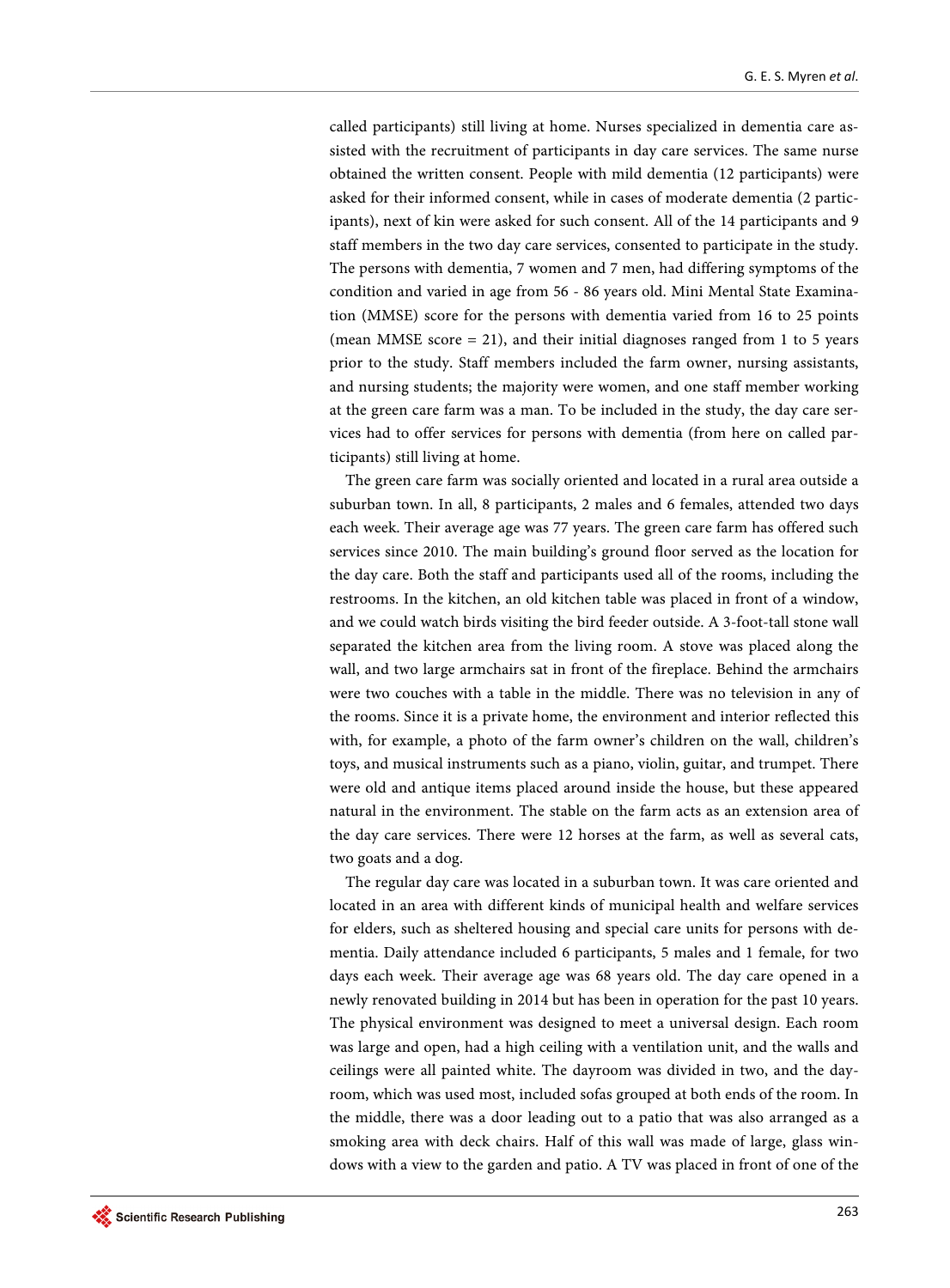sofa groupings. Pictures of the royal family hung on the wall. From the dayroom, one could enter an open entry area that was separated by a glass door. This area had features that resembled the olden days, like an old slop sink, a hallstand with lots of old hats and old-fashioned furnishings, i.e., a three-piece living room set and coffee table. In this area, there was an office where staff could hang their coats and leave personal belongings. In addition, it was used as a break room where staff could take a coffee break and read the newspaper. There were separate restrooms for the staff and the participants. In the kitchen, a large dinner table was placed in a corner with eight chairs.

## **2.2. Data Collection**

Data collection was inspired by Diaz Moore's Ecological Framework of Place [\[12\],](#page-15-11) but in addition, we used an inductive entrance to ensure broader data collection. Data were collected for both day care services by two researchers (GESM & ES) between February and April 2014 and in a second period by one researcher (GESM) from January to March 2015. According to Polit and Beck (2004: 337) observational methods "… involve obtaining data through the direct observation of phenomena", allowing observers to gather a variety of information in the natural settings to describe people's actions in everyday life [\[27\].](#page-16-11) Participant observation, non-participant observation, and informal conversations were used to explore the cultural influences and interactions between day care services environments, participants, and staff [\[27\].](#page-16-11) In order to grasp a holistic frame of the physical and social environment (embodied and emplaced knowledge), we also included the sensory environment in our observations, with attention to sensory perception and one's own embodied experience [\[28\]](#page-16-12) [\[29\].](#page-16-13) For instance, as researchers, we could sense a feeling of waiting for something to happen. The observations captured represent not only decor, colors, smells, sounds, social interactions, movements, etc. but also a lack of these. The researchers conducted observations and held informal conversations with both participants and staff at both day care services two days each week. We covered the whole day, including bringing participants to and from day care services by bus. Each day we spent in the field lasted approximately 4 - 5 hours. As observers, we participated in all of the practical activities that felt natural, such as meals, knitting, domestic work, music activities, etc. We also helped in the stable at the green care farm. Besides observing the physical environment, social and environmental observations focused on the interactions between the participants and staff, their behaviours, and their use of language; these included the contacts and interactions between participants and the animals at the farm. Field notes were written regularly during each day of observation, primarily by withdrawing to another room [\[27\].](#page-16-11)  Apart from the data that emerged from participant observations, the first researcher (GESM) also took notes during informal conversations with participants and staff. Using our senses in different ways motivated us to ask questions about what we observed or did not observe. Questions that included the words "why" and "how" thus became central to our fieldwork.

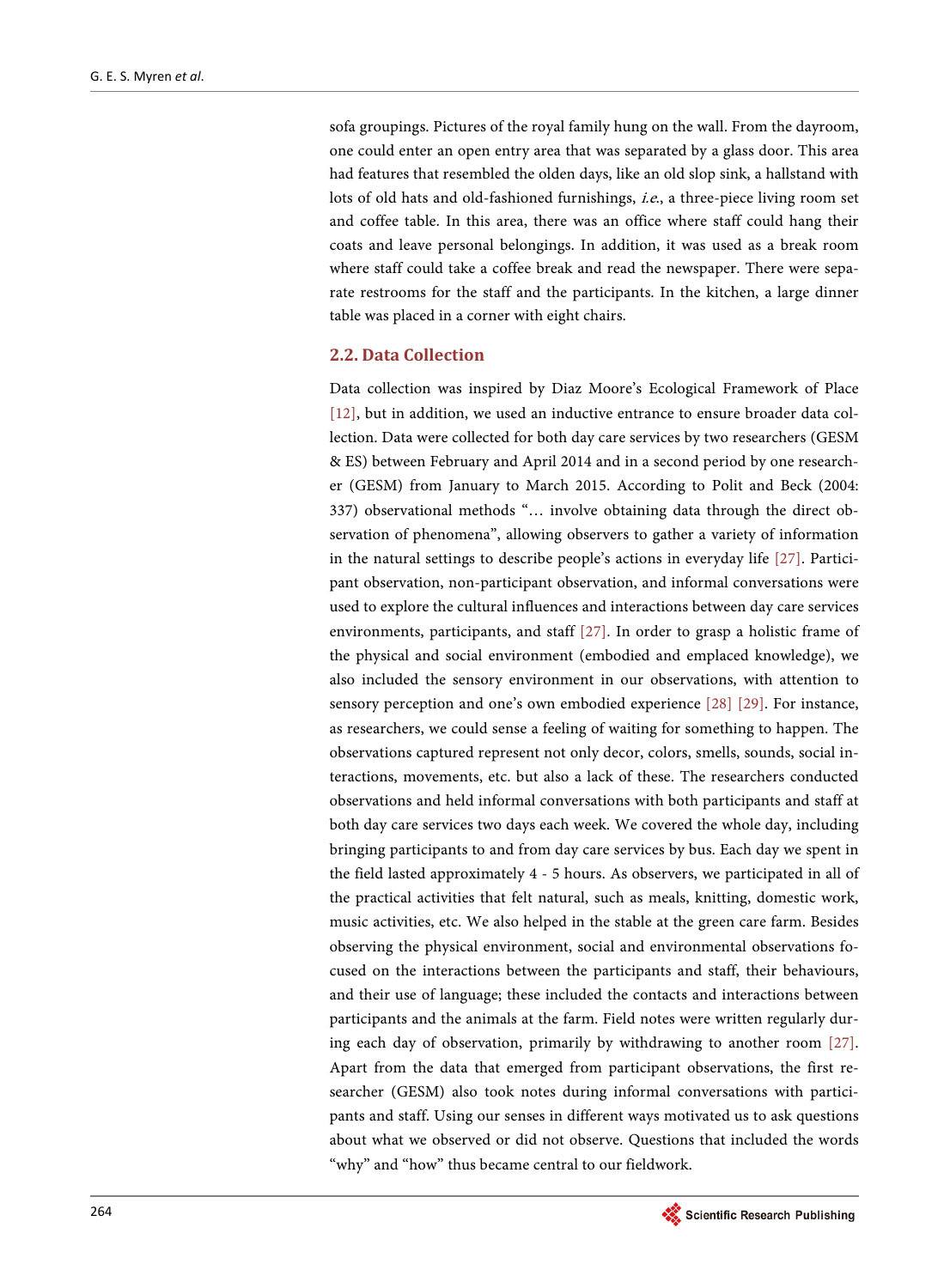#### **2.3. Ethics**

Social Science Data Services in Norway approved the study (no: 31594), and it was carried out in accordance with the World Medical Association Declaration of Helsinki [\[30\].](#page-16-14) All names were changed in order to preserve the informants' anonymity. We chose to withdraw to another room to write field notes because we were told that some participants attending day care services could become a bit suspicious about us observing them specifically.

## **2.4. Data Analysis**

The data were analyzed using qualitative content analysis as described by Graneheim and Lundman (2004) [\[31\].](#page-16-15) The analysis started during the fieldwork but was also conducted in relation to the context. By treating the materials as text and reading through the field notes and notes about informal conversations several times, we were able to re-experience the sensory and emotional reality of the research situation [\[28\],](#page-16-12) and become familiar with the written material, thereby achieving an overall impression and sense of the texts [\[31\].](#page-16-15) Through this approach, we could involve sensory and embodied memories such as a look, a movement, a sound, participants' and staff members' locations in the rooms or around the table, etc. In the process of analysis, questions including words such as "who", "where", and "what" became more central in order to describe phenomena [\[32\].](#page-16-16) The manifest content, or what the text is saying, is presented in categories [\[31\]](#page-16-15) [\(Table 1\)](#page-5-0). Hence, this text was divided into meaning units that were condensed into a description close to the text, and then abstracted and labeled with codes to reflect the content. All codes were then compared for similarities and differences, resulting in five sub-categories, three categories, and a main category. To ensure rigor in the data analysis, all four authors were involved in it.

## **3. Results**

The analysis resulted in a main category, enabling and collaboration in daily life, and three categories: physical environment with the sub-categories homelike environment and institutional environment. The second category, social environment, had the sub-category social interactions, and the third category, activities, had the sub-categories: active in daily activities and passive in daily activities.

#### **3.1. Enabling and Collaboration in Daily Life**

This study revealed a main category that mirrored the influence of place in the everyday life of persons with dementia in day care services. This main category both reflects and depends on the physical and social environment and what kinds of activities take place.

#### **3.1.1. Physical Environment**

The first category is about how physical environment contributes to shaping the two different care settings, one with a homelike environment and the other that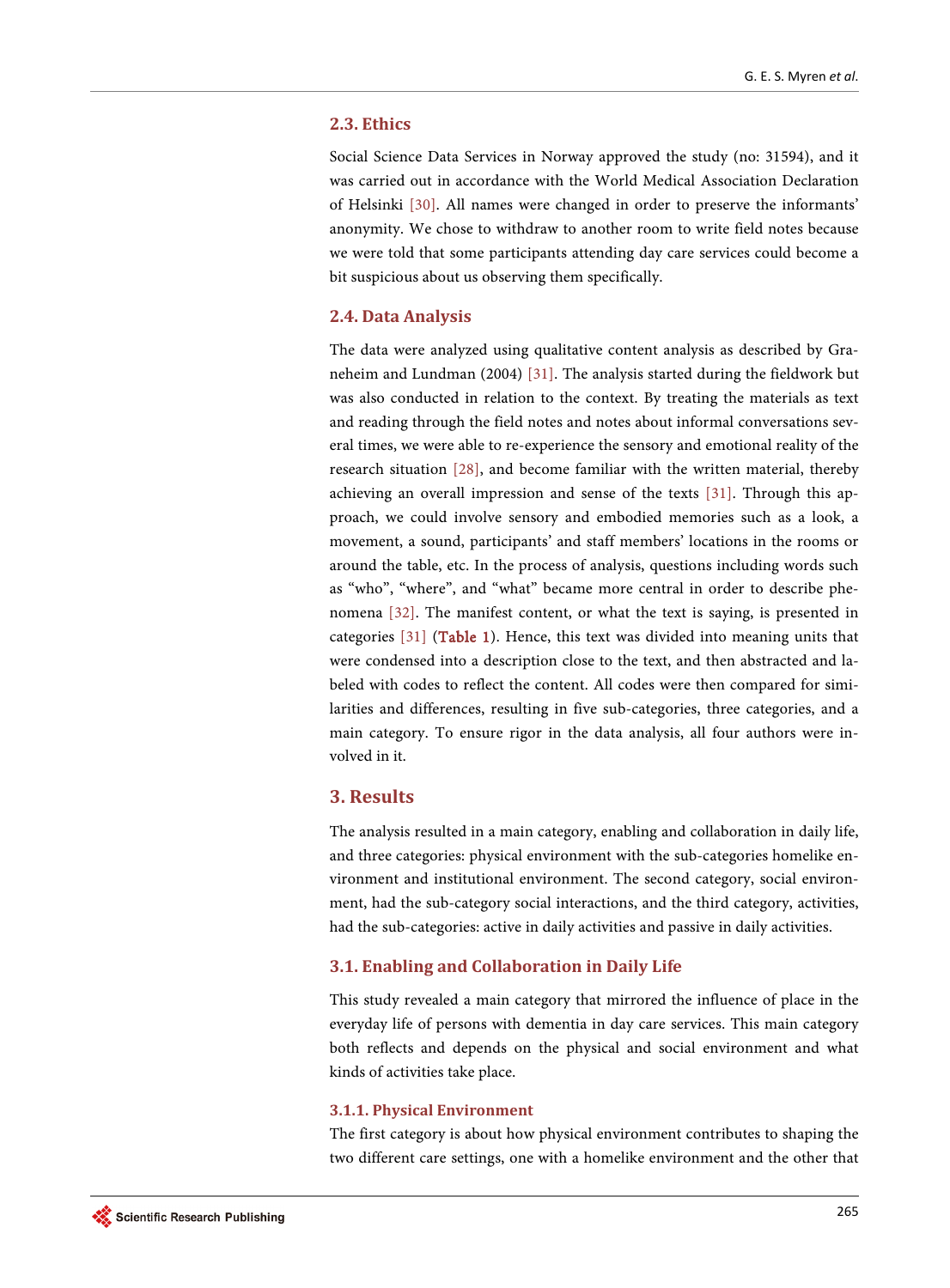#### <span id="page-5-0"></span>Table 1. Examples of analysis.

| <b>Meaning units</b>                                                                                                                                                                                                                                                                                                                                                                                                  | Codes                                                             | Sub-category                      | Category                | Main category                                  |
|-----------------------------------------------------------------------------------------------------------------------------------------------------------------------------------------------------------------------------------------------------------------------------------------------------------------------------------------------------------------------------------------------------------------------|-------------------------------------------------------------------|-----------------------------------|-------------------------|------------------------------------------------|
| "It is in a sort of way, very common here, and I<br>find it very pleasant. () I don't think so much<br>of it as a day care service".                                                                                                                                                                                                                                                                                  | Recognizable<br>features/items/<br>smells                         | Homelike<br>environment           |                         |                                                |
| The physical environment was designed to meet<br>a universal design. Each room was large and<br>open, had a high ceiling with a ventilation unit,<br>and the walls and ceilings were all painted white.                                                                                                                                                                                                               | Open spaces;<br>grouping together;<br>absence of smells           | Institutional<br>environment      | Physical<br>environment |                                                |
| Staff wear formal uniforms, including nametags;<br>"Lettie, one of the participants, starts to prepare<br>breakfast. Helen, one of the staff, says: "Have you<br>already started with the breakfast preparations?<br>That is so great! Do you need help?"                                                                                                                                                             | Staff clothing;<br>routines: use of<br>language                   | Social<br>interactions            | Social<br>environment   |                                                |
| "Bert, one of the male participants, is on his way<br>out to the stable to feed the cats, when Mary asks<br>him if she can join him. She wants to visit the<br>goats. Cathy, one of the staff, says that she can<br>come with them. She picks up a paper bag with<br>peelings and other food wastes and gives it to<br>Mary, saying, "You can bring this to the goats".<br>Mary gives her a big smile and walks out". | Being included;<br>using own resources                            | Active in daily<br>activities     |                         | Enabling and<br>collaboration in<br>daily life |
| "In the process of tidying up, staff member Alice<br>started preparing dough. None of the<br>participants were invited to take part in this<br>activity at this time. After leaving the dough<br>to rise, Alice started to knead and roll out the<br>buns. She finished two baking sheets and put<br>them aside to rise before she invited the<br>participants to roll out the rest."                                 | Not being included<br>in activities:<br>Participants<br>placement | Passive<br>in daily<br>activities | <b>Activities</b>       |                                                |

appears to have a more institutional environment. Variations in the physical environments lead to different sensory impressions and experiences of everyday life in day care services.

1) Homelike environment

Informal conversations with both staff and participants reveal that they express satisfaction and a sense of belonging at the green care farm with its homelike environment. One of the participants expressed it this way: "It is in a sort of way, very common here, and I find it very pleasant. Everything happens so naturally. I don't think so much of it as a day care". The staff expressed how new participants were easily acclimatized and included in the environment. The old-style setting appeared very natural in the homelike environment. Meals were eaten around the old kitchen table, and since it was a bit too small, participants and staff had to sit closely together. A "spin-off" effect of this was that all of them naturally touched each other; conversations took place about everyday life, with scattered comments about passing the butter, jam, cheese, etc. The constricted space around the table led to the inclusion of all and helped the staff provide attention to each participant, as they could see and hear each one. An

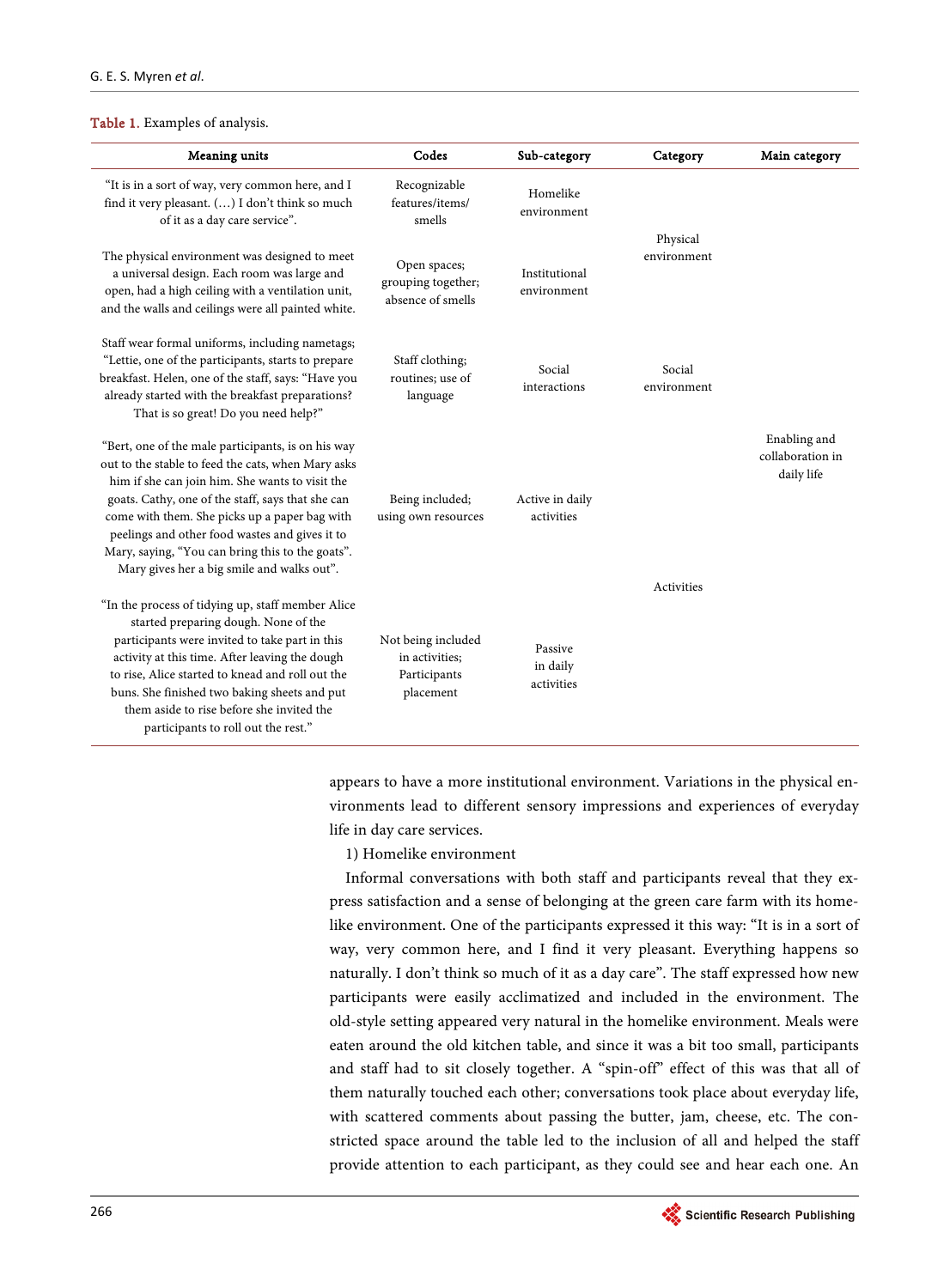informal conversation with one of the staff members confirmed this when she said:

"Sitting tight together around the breakfast table, without having to think about the time passing by, we have a unique possibility to establish close and safe contact with the participants and to build on trust and respect. It is a good way to get acquainted with each one and get to know them better".

The participants noticed and recognized the old-fashioned furnishings like the old bed, and they talked often about the olden days. One day, a participant grabbed my hand while telling me:

"My brother and I used to share a bed like this in my childhood. (He points his finger towards the old bed.) The bed was placed in the corner in the main room because then we could get some heat from the stove during winters. We used to lay head to feet, and we had to share one blanket. I often woke up because my brother used to turn around and around in the bed. He even used to take the blanket away from me, that brat (laughter)."

Since there was no TV at the green care farm, the open fire in the stove and even the bird feeder functioned as common places to sit down and watch for both participants and staff. While some preferred to sit in front of the stove and watch the flames in silence, others preferred to sit down around the kitchen table, where they chatted about the birds and their activity at the feeder. Usually this resulted in a quick walk outside to feed the birds with breadcrumbs left from breakfast. The sensory environment was rich, with smells from the kitchen, e.g. from baking crispbread, apple pie, or freshly brewed coffee, colourful candlelight and flowers placed around inside the house, and music from the radio or tape recorder. The farm owner's dog also triggered the participants to go outside and cuddle and pet it, or they asked if the dog could come inside when he barked. Some participants smoked, and they could go outside and sit down in wicker chairs in the garden.

2) Institutional environment

Observations in the regular day care revealed an institutional environment with minimal sensory impressions from both the interior and the architecture. Amy (a participant) confirmed this by expressing that she did not want to stay and that she felt bored, but she pointed out that she liked the other participants and the staff. On several occasions, she had arranged for her husband to come and pick her up before the end of the day. Some spaces were designated as participants' spaces (restrooms), staff spaces (e.g. restroom and break room), and neutral spaces such as the dayroom and, at particular times, the kitchen. One staff space was a room like a nursing station where staff could withdraw, hang their coats, and leave their personal belongings. The participants had no such place to withdraw if they so desired. One of the staff members, Astrid, said that they try their best to make it homey and cozy, but the architecture and design with the open space and white walls made this challenging. For that reason, they had placed several old items in each room. For example, in the kitchen, there was an old trough placed on the floor and an old white apron with lace hanging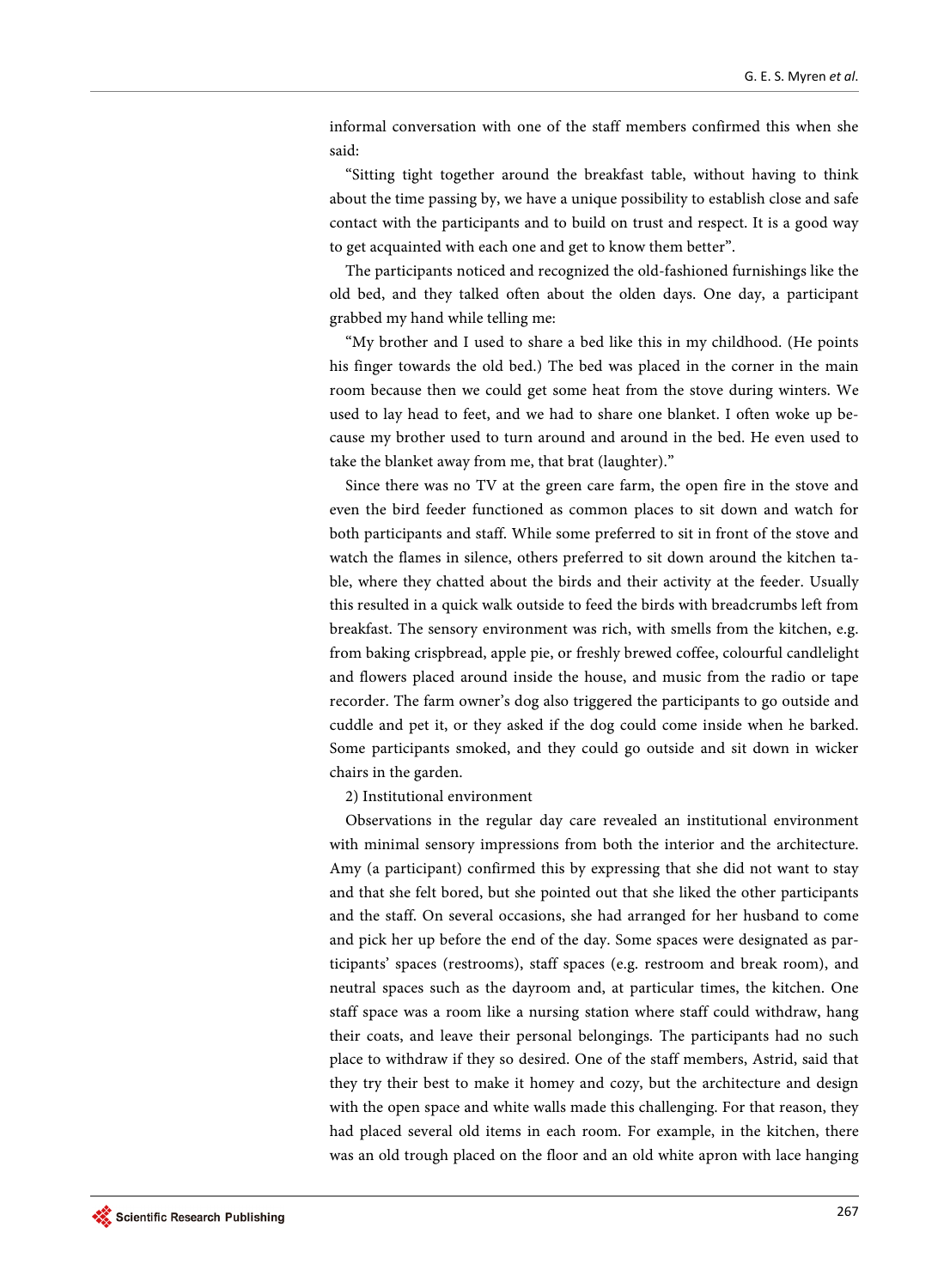on the wall. In the dayroom, pictures of the royal family hung on the wall, and some of the tables had tablecloths and potted plants. The staff found the architecture useful in the way that it allowed them to keep an eye on all of the participants, both inside and outside, particularly if participants went out for a smoke or a short walk. Astrid further said:

"… anyway, the large open space gives us an opportunity to keep an eye on the participants. One day, two of them asked if they could take a walk outside. 'That's okay,' I said. 'But you have to follow the path around the house so you don't get lost'. I watched them through the windows, just in case… They were so proud when they came back after managing walking the route alone".

In this day care environment, everybody could see everyone else, and for the participants, there was no place to withdraw from the rest of the group, except when using the restroom. If the participants sat down on the old-fashioned sofa at the other end of the building, they could be seen through the glass door. If they went out to the patio for a smoke, they could be observed through the large, glass windows. Since the open dayroom had separated sofa groupings and a few chairs placed around the room, participants did not place themselves in the same sofa groupings but rather sat at a distance from each other.

#### **3.1.2. Social Environment**

The second category focuses on how time schedules and routines contribute to different kinds of social interactions. The regular day care was located near sheltered housing, and the staff told us that several of them worked at both places. The staff members were dressed in formal uniforms, including work shirts, and some wore nametags. We noticed only a little small talk and conversation between the staff and the participants except for at meals and activities. We did not observe physical contact between the staff and the participants, such as holding hands or hugging. Such contact seemed to occur more naturally and spontaneously at the green care farm, where staff dressed informally without nametags or uniforms.

1) Social interactions

Staff at both day care services told us that there was a minimum of two staff members at work every day because this provided flexibility for enabling activities. The places differ in how social interactions take place and in what kinds of ways. The regular day care appeared to have a professional relationship toward participants and followed a more progressive time schedule, while at the green care farm, relationships tend to demonstrate closer bonding between staff and participants, as well as more collaboration and engagement between participants. As an example, we illustrate from the field notes:

"Lettie (a participant) starts to prepare breakfast after just entering the day care. Helen, one of the staff, says: 'Have you already started with the breakfast preparations? That is so great! Do you need help?' Lettie: 'Yes, somebody has to cut bread and get the spreads from the fridge.' (…) Helen starts laying spreads from the fridge on the table while she is humming along with melody played on

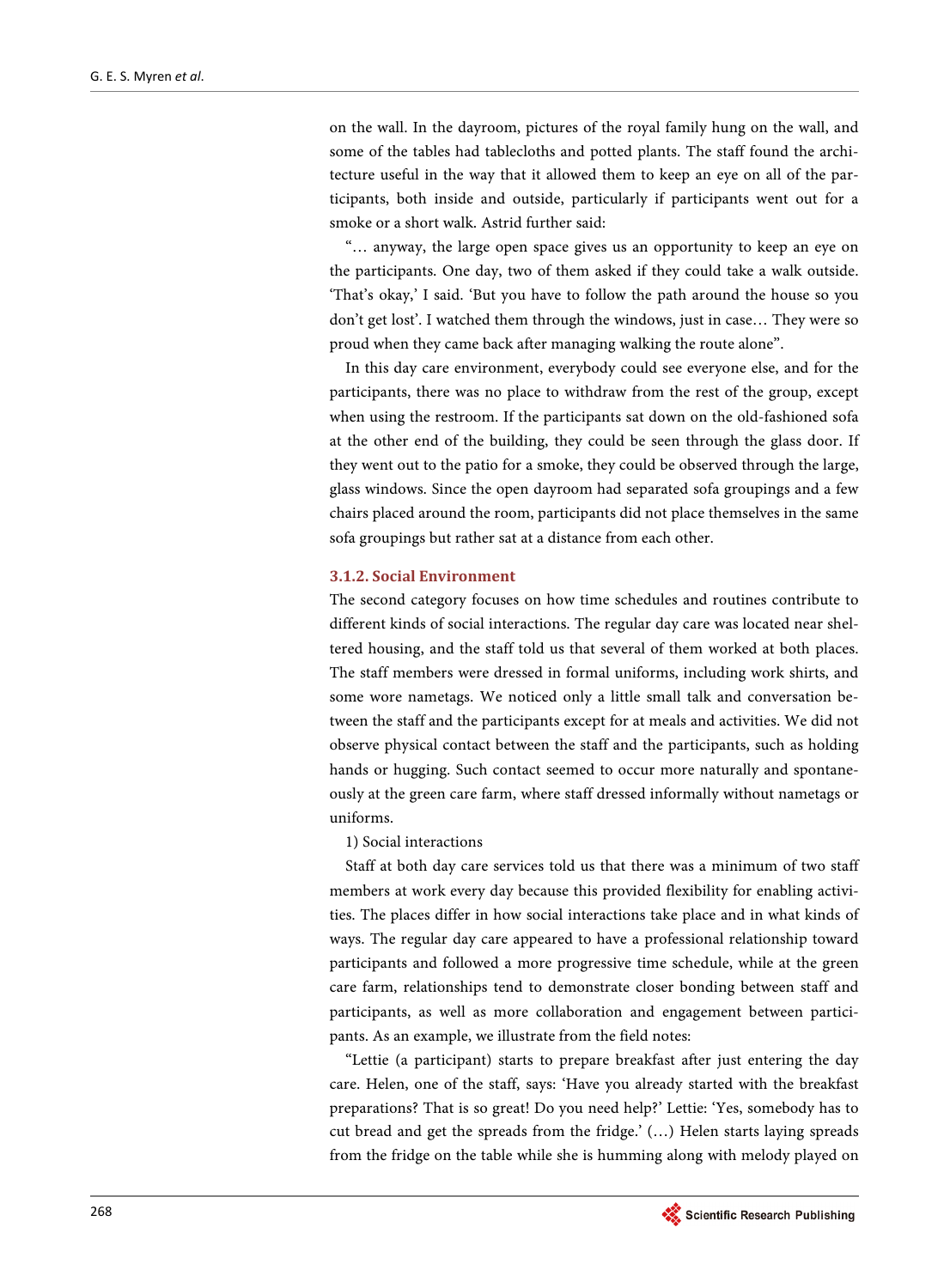the radio. Shortly after, Dina, another of the participants, asks if there is any need for her help. Helen says she could help by cutting cucumbers and tomatoes in slices. After a while, all three of them are humming to the same melody on the radio, while they prepare the breakfast table".

Both places have weekly schedules with meals and activities at regular times, and participants were expected to follow these routines. Dinner was served as a final common activity for the day around 2 p.m. at both locations. Yet one of the day care services was more flexible regarding time schedules, such as when to have a coffee break. At the green care farm, coffee breaks took place when someone asked for them or occurred spontaneously after, for example, baking cakes or other activities. This flexibility was also present during activities, which could include going beyond the planned schedule but with no hesitation or stress experienced by those involved. Instead, the program was adapted during the day, and if there was not enough time for an activity, it could be moved to the next day or activities could be added if there was additional time. In the regular day care, activities occurred more precisely, and if there was time left over, participants and staff spent time in front of the TV or just waited for the next activity. We did not observe any of the participants asking for coffee between activities at the regular day care. When gathered around the kitchen table, the staff at both locations asked participants what they would like to do that day. In this way, participants could suggest activities that they preferred. While participants set the activities and "the program of the day" at the green care farm, there were few plans by the end of breakfast at the regular day care other than those activities that had been scheduled previously, e.g. music activities and meals. As a result, participants at the regular day care spent a lot of time waiting for something to happen while the staff tidied up after meals and between the scheduled activities. Some of the participants fell asleep sitting on the sofa after morning gatherings or meals. Three of them smoked, and they frequently went to the patio.

### **3.1.3. Activities**

The third category, activities, has two sub-categories describing how activities are influenced by place and how they function as a catalyst for everyday life in day care services in addition to giving place meaning to some degree. Both day care services stated that their aim was to provide meaningful days for participants. In both day care services, staff and participants eat breakfast and dinner together, gathering around a kitchen table. Different kinds of activities take place during the day, such as reading aloud from the newspaper, knitting, playing games like Hoopla and dice games, baking, feeding the animals, and so on.

1) Active in daily activities

At the green care farm, everyone participated in the daily activities throughout the day such as preparing meals (all meals were made from scratch, even the dinner), cleaning up after meals, making crispbread or baking cakes, or hanging up laundry to dry. Knitting was also one of the activities, and during this activ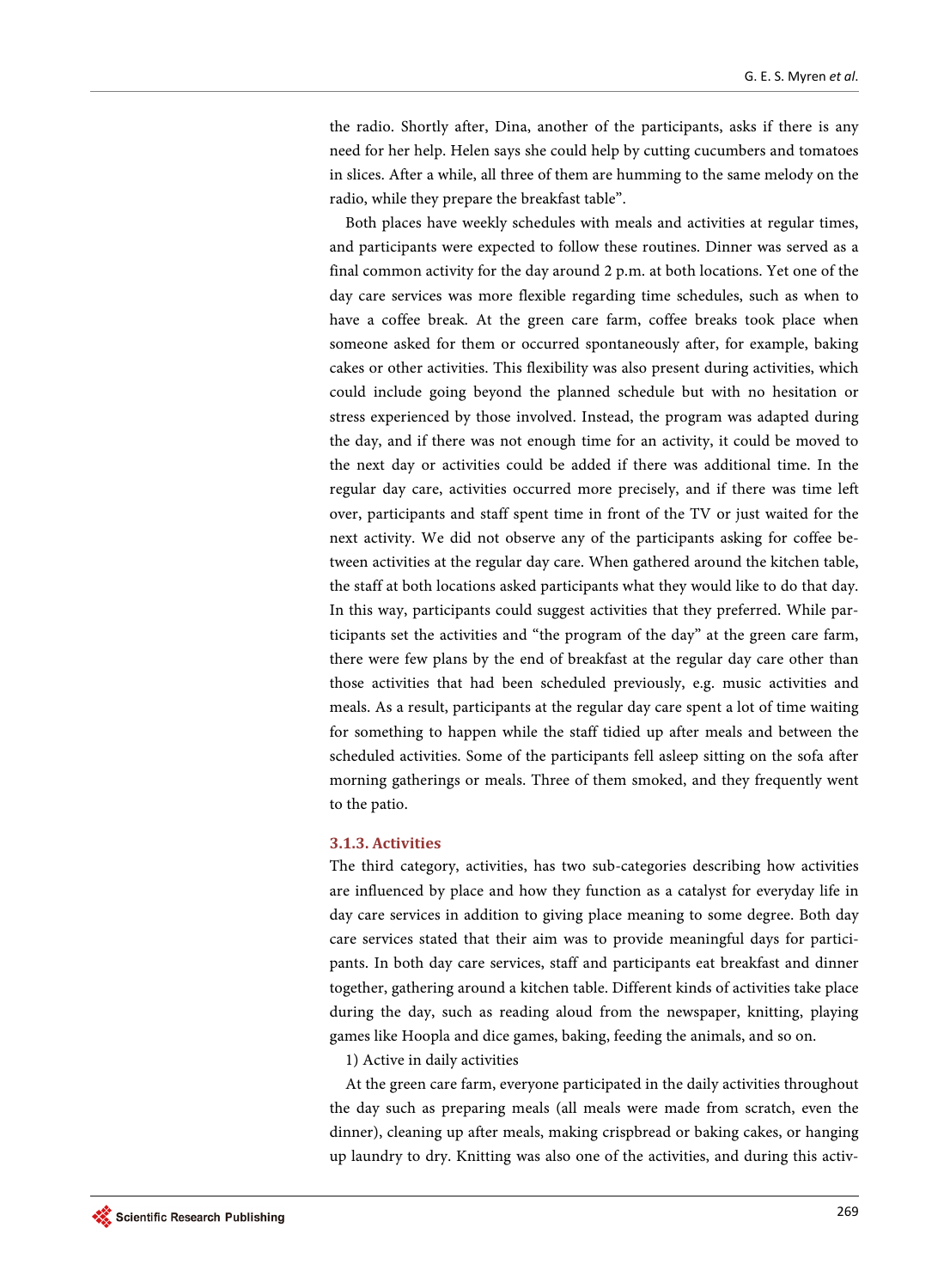ity, one of the staff members often read aloud from a magazine or everyone listened to old record albums. Some of the participants at the green care farm preferred to be in the stable, e.g. feeding the animals, grooming the horses, mucking out stalls, or driving a horse and carriage.

Bert (a participant) is on his way out to the stable to feed the cats, when Mary (another participant) asks him if she can join him. She wants to visit the goats. Cathy, one of the staff, says that she can go with them. She picks up a paper bag with peels and other food wastes and gives it to Mary. "You can bring this to the goats," she says. Mary gives her a big smile and walks out.

In the stable, several cats have their home. In a small room, behind a curtain, Bert finds an empty plate, and he pours out some of the cat food. Then he fills a bowl with fresh water. Two cats are now walking around his feet, and he bends down to pet them. (…) Cathy follows Mary to the goats. Mary opens the bag and empties it in the tray (…) and after a while she wants to go back. In the stable, Bert now pets one of the mares. Mary climbs up in the sofa and the stallion nips her hair as she tries to rise up. She laughs aloud and tells him to stop while she reaches her hands over her head. Cathy walks over quickly to give Mary a hand. When Mary now stands on the sofa, she can reach the stallion and she embraces his neck, telling him what a beautiful boy he is.

Participants expressed on several occasions that they felt useful and that they made a valuable contribution to everyday life at the farm. By including participants in daily activities such as preparing meals, participants were allowed to use their resources in a variety of ways, and the staff appeared to be flexible and able to organize such activities during the day.

2) Passive in daily activities

At the regular day care, the staff prepared all meals, e.g. at breakfast, staff laid the table and served ready-to-eat sandwiches. In addition, staff member put out slices bread, marmalade and cheese. The participants were invited to sit at the table when the staff had finished their preparations. We did not observe staff including participants in preparing or tidying up after any meals. The regular day care received dinners in vacuum-sealed bags from the central kitchen, which they heated in a special oven. The staff members were not pleased about this because they found it difficult to include the participants in meal preparations, and they mentioned the lack of any smells in the house during dinner preparation. The minimal inclusion of participants in domestic activities was also recognized during activities such as baking buns. One morning, the staff and participants agreed to bake buns to serve at coffee time. The staff tidied up after breakfast, while the participants entered the dayroom.

"In continuing to tidy up, one staff member, Ann, started preparing the dough. None of the participants were invited to take part in this activity at this time. While the dough rose, some of the participants and staff played Hoopla. After the dough had risen, Ann started to knead and roll out the buns. She finished two baking sheets and put them aside to rise before she invited the participants to roll out the rest. The participants were asked to wash their hands

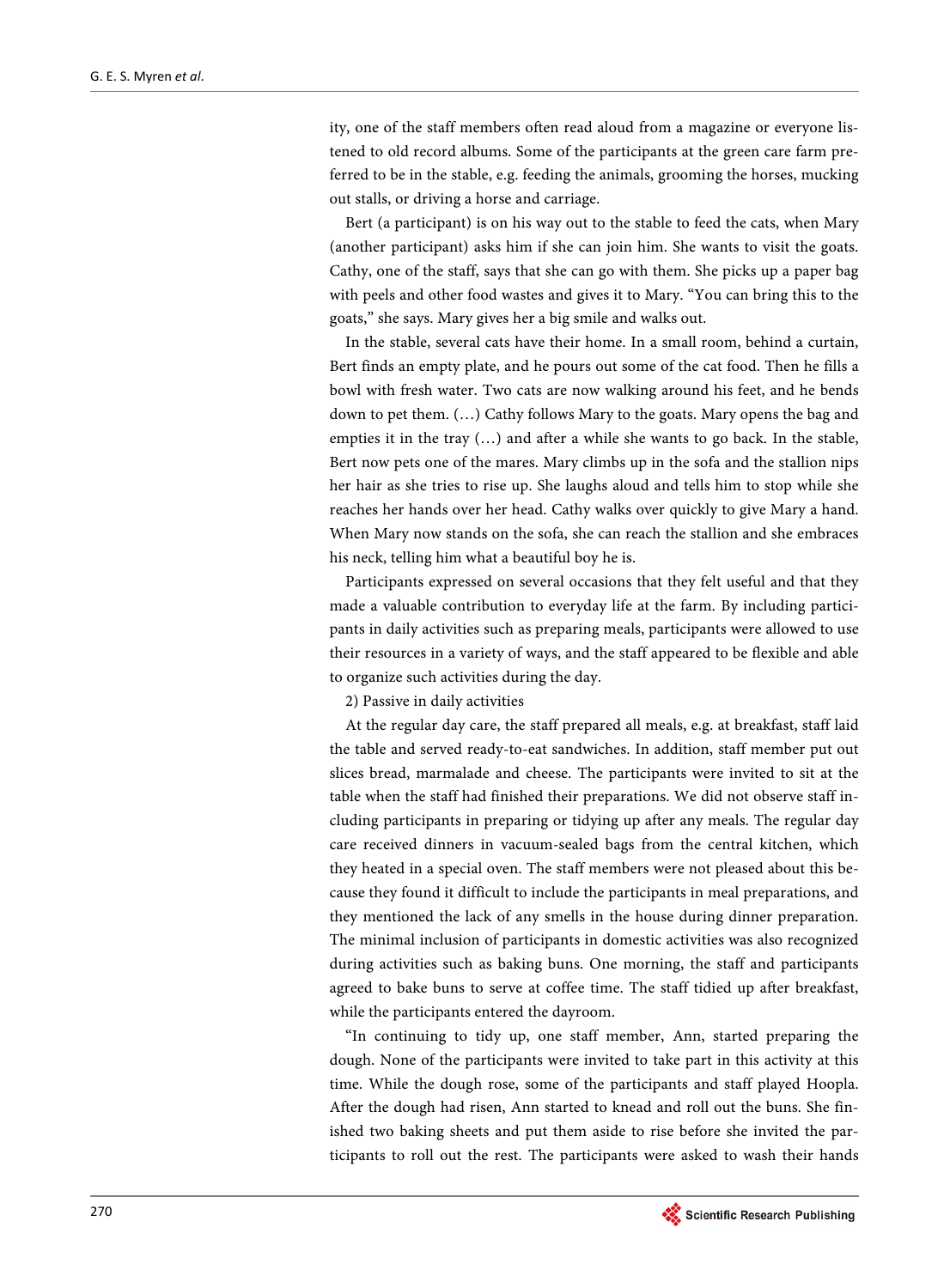before starting. One of the participants had to blow his nose, and when he came back, they had finished rolling the buns".

Staff initiated activities such as reading aloud from a newspaper or magazine or playing dice games, and everyone was encouraged to take part. Only on one occasion did we observe a participant taking the initiative to begin an activity.

# **4. Discussion**

The aim in this study was to describe the influence of place on everyday life using observations at two different day care services for persons with dementia. The main finding in this study is that the physical and social environments of a place contribute to enabling or inhibiting activities and collaboration between participants and staff. As mentioned, Moore's (2014) Ecological Framework of Place (EFP) refers to four dimensions: the physical environment; people (here, participants and staff in day care services); the program (with a special focus on the rules and routines established in a particular place); and activities that give meaning and value to a place [\[12\].](#page-15-11) These four dimensions always interact with each other. In short, we can say that the physical setting, the individual's internal psychological and social processes, and the attributes and activities define a place [\[33\].](#page-17-0) In line with Diaz Moore's EFP, it is difficult to discuss the three categories of physical environment, social environment, and activities separately. Rather, what is considered is how these categories give meaning to a place and how place influences persons with dementia in their everyday lives while attending day care services. Thus, we add a main category that emerges from the data: enabling and collaboration in daily life.

# **4.1. The Physical Environment's Influence on Daily Activities in Day Care Services**

In both day care services, the physical surroundings influenced the psychosocial environment because they facilitated or hindered activities, social interaction, and psychological well-being. Several studies claim that institutional environments contribute to homogenization and a more effective and medically oriented care approach from the staff, implying a decrease in individuality and choice [\[11\]](#page-15-10) [\[23\]](#page-16-7) [\[34\].](#page-17-1) Torrington (2006) found in her study that quality of life was shown to be poorer in settings that prioritize safety and health as opposed to those with a more homelike environment [\[35\].](#page-17-2) Further, Torrington (2006) claimed that the physical environment should be designed to support activity by providing good physical support that enables activities to take place in a recognizable multi-sensory environment appropriate for their function [\[35\].](#page-17-2) Goffman's metaphor (1971) [\[13\]](#page-15-12) about theatre performance views social interaction as requiring the control of information about the performer. Performances take place in what he calls frontstages. Frontstage, the performers make contact with an audience of others. Behaviour in the frontstage is frequently characterized by politeness and careful attention to rules of decorum. In contrast to this is the backstage, an area where Goffman (1971: 114) claims "suppressed facts can make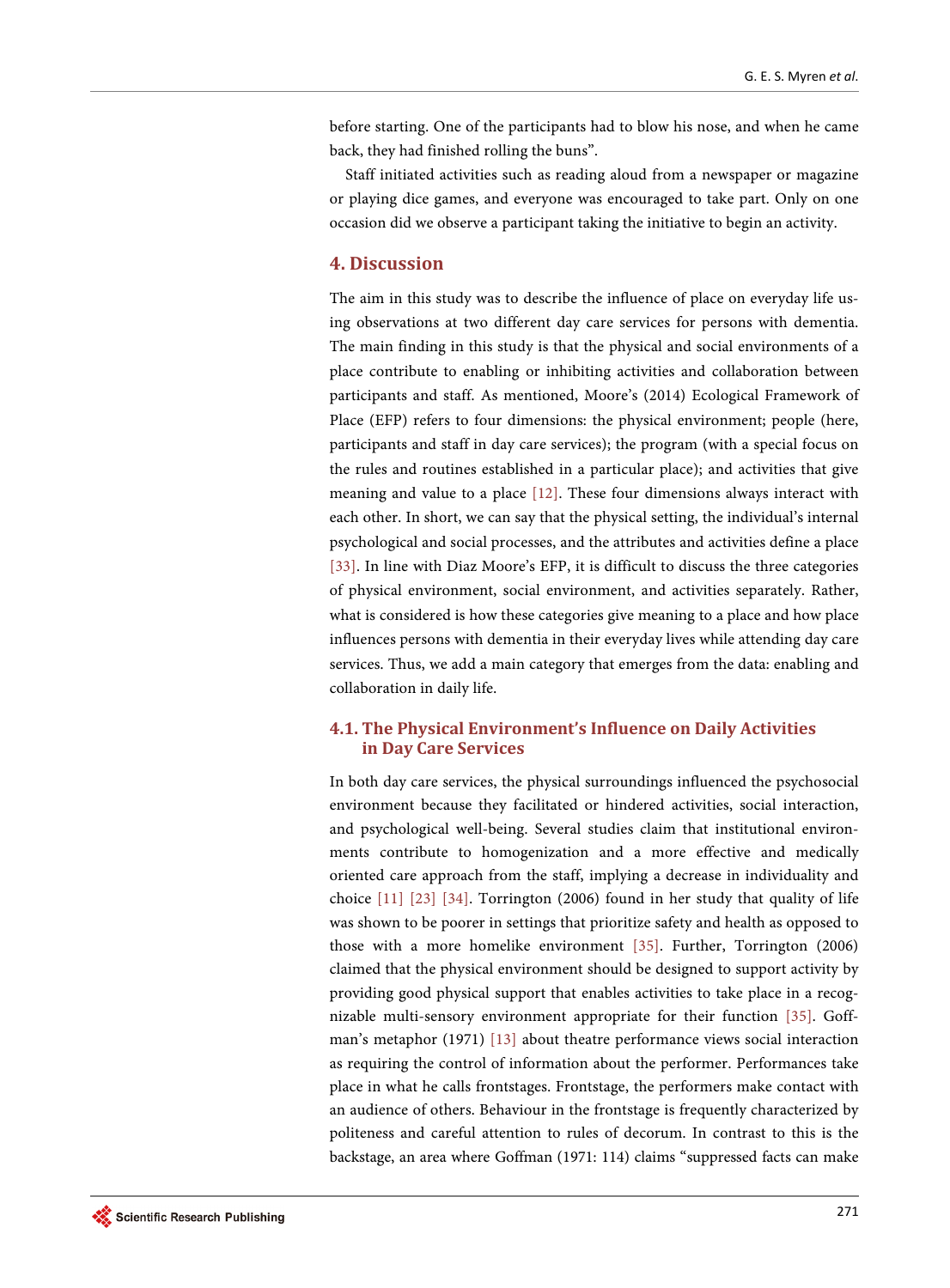an appearance" and where the impressions created in the frontstage are contradicted, often purposefully [\[13\].](#page-15-12) The backstage is hidden from the frontstage audience to a greater or lesser extent. Backstage personal front can be adjusted, or the performer may rehearse a performance or just relax [\[13\].](#page-15-12) These conceptualities can explain what kinds of performances the participants in the two different day care services use and how place influences participants' everyday life. The institutional environment in the regular day care with old items, open spaces, and large windows contributed, on the one hand, to a safe environment (e.g. no carpets on the floor, good lightning) and made it easy for participants to find their way in this location. The light from windows and skylights in the roof was helpful during participation in activities, e.g. board or dice games. On the other hand, the participants had to stay in a frontstage position most of the day, with few possibilities to enter a private space, i.e. to go backstage [\[13\].](#page-15-12) Foucault (1977) states that surveillance is one of several techniques that aim to control subjects, and it is always connected to space [\[14\].](#page-15-13) Therefore, the frequent smoking amongst the participants could be viewed as an attempt to achieve privacy, a "spatial relation", or an effort to achieve the backstage. Still, the participants in the regular day care will always be under surveillance due to the large windows. The large size, uniformity of materials and furnishings, and placement of sofas at each end of the dayroom contributed to less social interaction, as the participants placed themselves in different sofa arrangements or in one of the other chairs placed around the dayroom. In that way, the placement of furniture created barriers for social interaction between both participants and staff in the regular day care environment. At the green care farm with its more intimate placement of furniture, participants placed themselves in a frontstage position, but at the same time, they had several possibilities to go backstage, e.g. by sitting in one of the large armchairs placed in front of the stove or when they went outside for a smoke in the garden. The participants felt a sense of safety and belonging to the place; as one of the participants said, "It's so common here".

# **4.2. The Influence of the Social Environment on Daily Activities in Day Care Services**

We discovered what Goffman (1971) defined as regions: "… any place that is bounded to some degree by barriers to perception" [\[13\].](#page-15-12) Here, it is not only physical barriers but also other notable barriers, e.g. two or more persons collaborating without inviting significant others present in the setting. The regions can also be woven as sub-regions in a region, e.g. the patio at the regular day care or the stable at the green care farm. In the regular day care, we noticed that the staff established sub-regions, e.g. when they went into the kitchen, preparing meals or tidying up after meals without including the participants. In this way, the staff created barriers that hindered social interaction, but we may also assume that the participants at such moments could enter or behave as though in the backstage, thus achieving some privacy without surveillance or interruption. At any rate, the staff's attention towards the participants' behaviour and placement should be an important aspect during social interaction to facilitate or in-

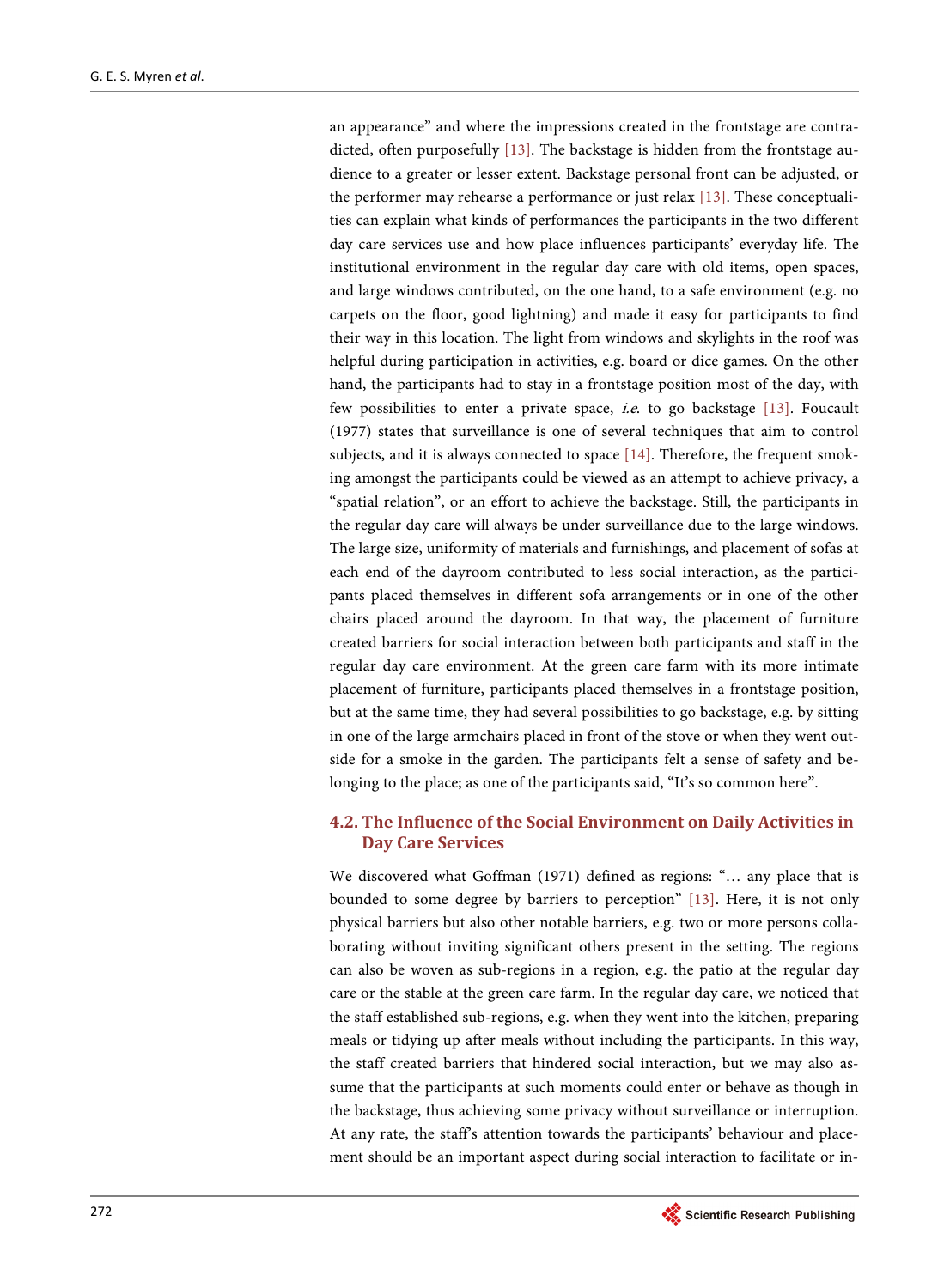crease enabling activities. This attention is also crucial for helping or facilitating meaning-making for the participants, contributing to give place meaning and value, and thereby creating a meaningful day for the participants. Sub-regions were also established at the green care farm, e.g. when one of the staff members and a participant went outside to feed the animals or did other farm-related work in the stable. Meanwhile, these regions did not contribute to the exclusion of either staff or participants. The intimate placement of furniture and sensory impressions, e.g. smells and music from the radio, contributed to natural social interactions and small talk about everyday life or about memories of the olden days when seeing old items, such as the participant who started telling us about how he and his brother shared a bed as children. Social interaction is a dynamic interplay between two or more individuals, where the participants interpret and react to one another's actions. Campo and Chaudhury (2011) found that social factors such as staff work roles and resident group size and physical factors such as a non-institutional character, the nursing station location, and adequate seating and sightlines were influential for prompting or supporting informal social interactions [\[10\].](#page-15-9) This aligns with our findings in this study. Old items and decorations, placed around in the regular day care, did not activate dialogue or storytelling, unlike at the green care farm, where participants often recognized and activated memories from childhood when seeing or using old items and were inspired to start conversations with other participants and staff.

## **4.3. Dialogue Creates Space for Activities to Emerge**

Architecture and the physical and sensory environment in general influence well-being and what kind of social interactions are possible. The same is also true for persons with dementia in day care services in this study. Both small talk and touching occurred more often in the homelike environment than in the institutional-type environment, while the institutional environment of the regular day care seemed to limit participants' everyday lives by treating them as a homogenized group in an environment that allowed surveillance. In regard to participants' choices to stay in frontstage or backstage positions, the green care farm was able to offer both kinds of spaces, in contrast to the regular day care where participants had to stay "frontstage" most of the time with few if any options to go "backstage" and have a private space, except for using the restrooms. The physical environment of both places influenced the social environment, e.g. social interactions between participants and staff. This seemed to be more evident at the green care farm, with collaboration in activities and conversations serving to create bonds between staff and participants and thereby contributing to an increase in equitable relationships. In contrast, the regular day care, with its routines and scheduled activities, reflected a use of more progressive time, leading to an experience of distance between the participants and staff that was reinforced by staff members wearing uniforms and sometimes nametags. In addition, there are major symbolic elements of control in design. Research on the relationships among ageing, architecture, and built environments claims that arc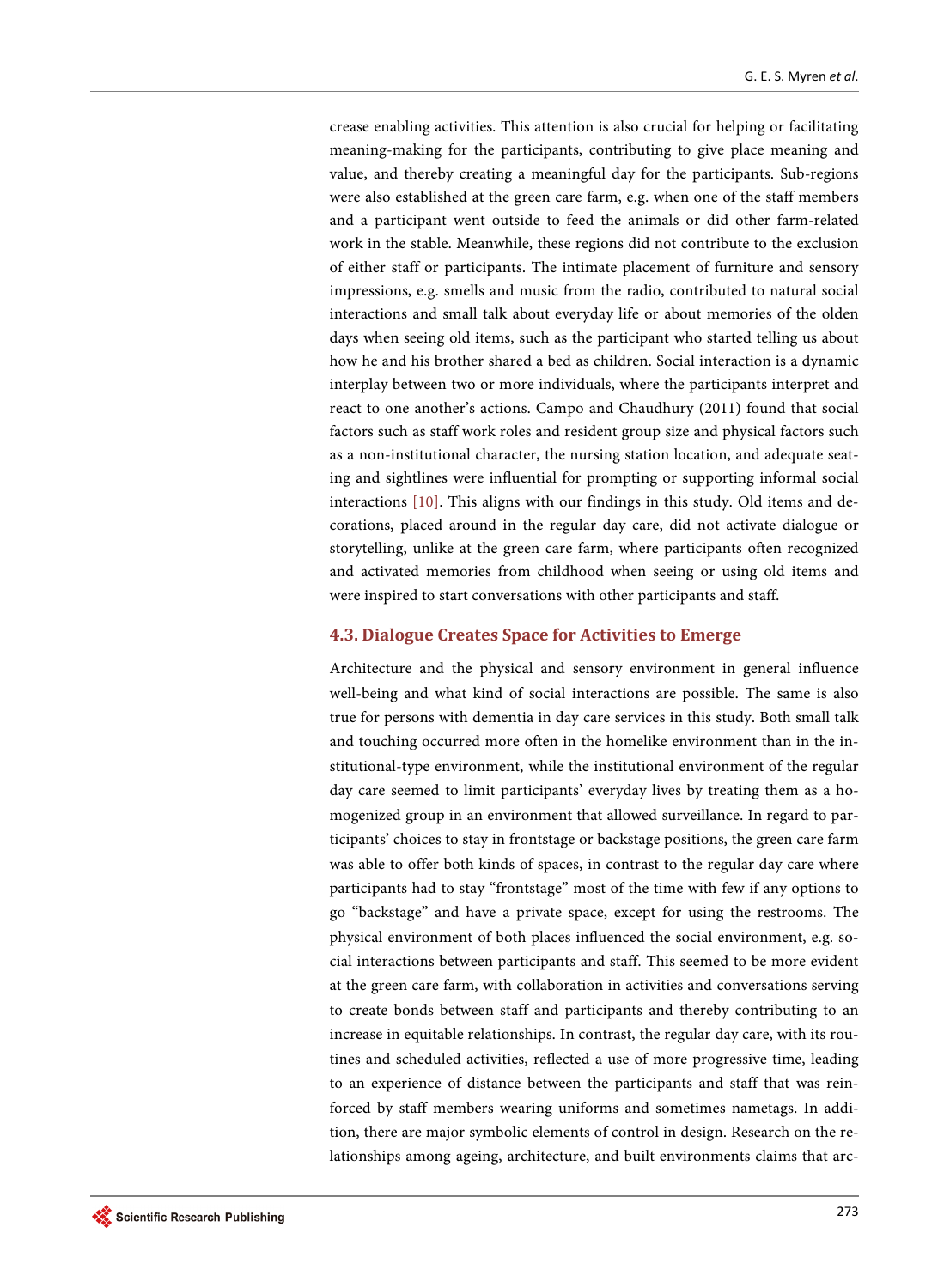hitectural space is a vital parameter in creating supportive environments for older people [\[36\]](#page-17-3) [\[37\],](#page-17-4) and Kitwood (1997) argued for the importance of the social environment for the functioning of persons with dementia [\[38\].](#page-17-5) In using dialogue as an entry to activities and social interaction between participants and between participants and staff in day care services, it becomes central in enabling meaningful activities. The caring approach of staff also becomes central concerning social interaction and collaboration in activities that take place in day care services. People actively create meaningful places through conversation and interaction [\[39\].](#page-17-6) Thus, dialouge is essential and staff can demonstrate personcentred ways of working by speaking clearly, and incorporating nonverbal methods of communication, such as the use of facial expressions, eye contact, gestures, posture and the use of touch [\[10\]](#page-15-9) [\[40\].](#page-17-7) Meaning-making involves how we interact with those things that surround us in the life-world, and dementia makes the process of meaning-making difficult [\[41\].](#page-17-8) Dialogue between staff and participants is necessary in order to create a fusion of horizons [\[42\].](#page-17-9) Further, to help participants make meaning of both the environment and activities, and thereby give place a meaning so they can experience a meaningful daily existence in line with the intentions according to the Norwegian Dementia Plan [\[43\].](#page-17-10) 

## **5. Methodological Considerations**

This study focused on describing the influence of place in everyday life in day care services for persons with dementia. Several findings in this study support the findings from previous research. The qualitative method does not seek objectivity but instead seeks to understand people's experiences and must, must act subjectively. There are several limitations of our study. First, this study has a small sample size, with only two day care services using different forms of or-ganization. Malterud et al. (2015) use the concept "information power" [\[44\].](#page-17-11) Referring to Malterud (2015), we consider our study to be reasonably strong according to the aim of the study, our sample, the use of established theory, the quality of dialogue and observations, and analysis strategy [\[44\].](#page-17-11) If we had made observations over a longer period or in several day care services, we may have managed to gain a larger and broader body of data. However, considering that data were collected in only two day care services, we gathered rich, and thick material, and we assume that there are global perspectives that can be identified from this local example [\[45\].](#page-17-12) This approach allowed us to be reflexive in encounters with both day care services [\[28\].](#page-16-12) Secondly, participatory observation has the potential to influence behaviour, but concealed observation was not an option from an ethical perspective. Observation data carries with it huge amounts of information that can be difficult to handle and interpret in a systematic manner. Data generation usually involves interpersonal processes, in which the researchers, to varying degrees, have been actors. In the end, decisions about which data material to use and which not to use were made. Hence, the use of two observers in the field at the same time in the first period contributes to the trustworthiness and reliability of what is being observed and, further

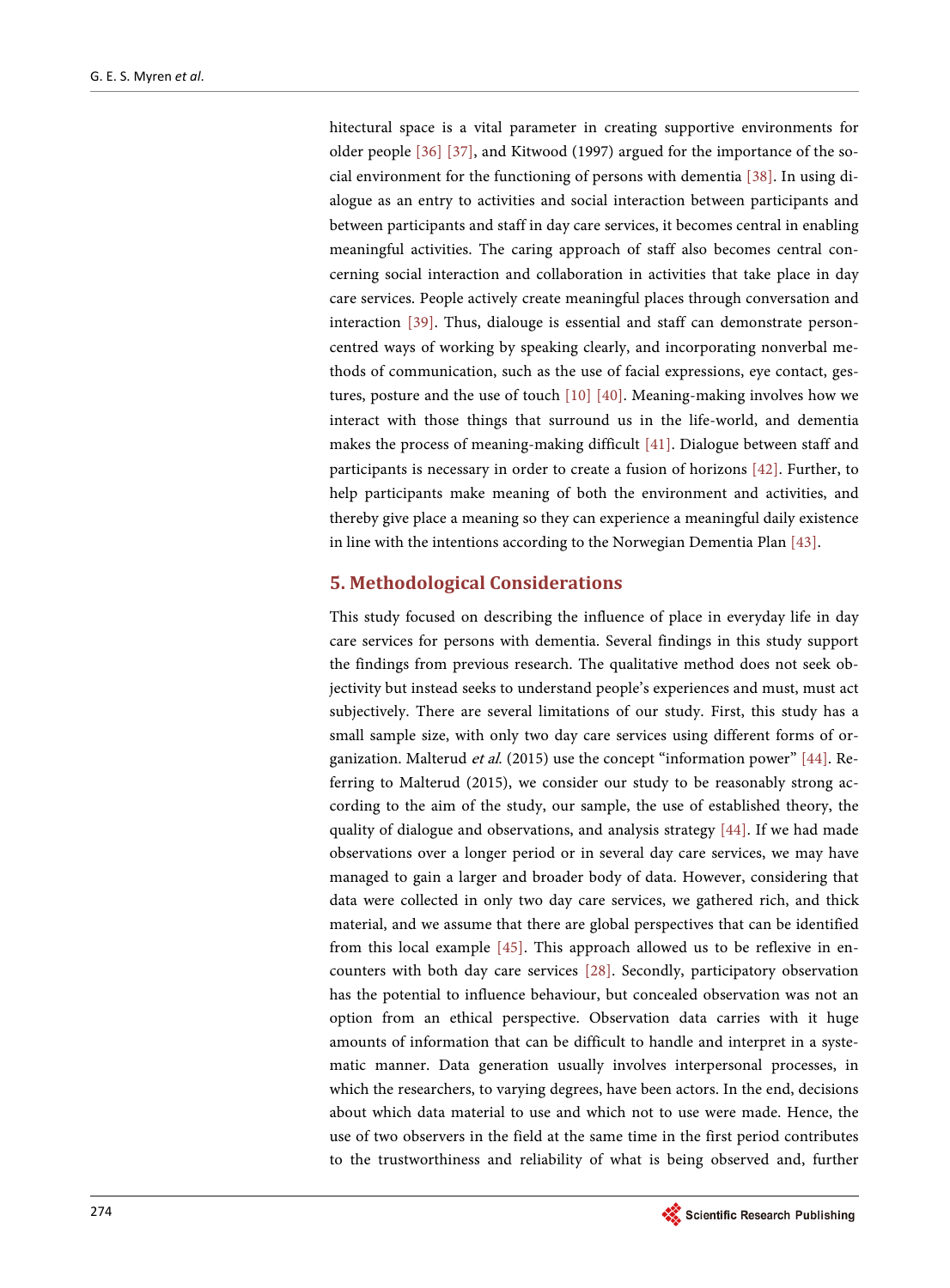along in the analysis process, which material becomes relevant or irrelevant depending on the aim of the study. Nevertheless, other researchers may have chosen other parts of the data material. This leads us to the next potential issue concerning a researcher's pre-understanding in the field. Field observations as well as other methods of collecting data imply that we, as researchers, should be careful and aware of our own pre-understanding of the field in which we are interested in conducting our research. Pre-understandings were scrutinized, as they influence how text develops during the interview and analysis [\[42\].](#page-17-9) Throughout the writing process, all authors discussed this issue repeatedly. Another limitation of this study might be the absence of registered nurses or other professionals with genuine knowledge about dementia diseases working in the day care services. This may have influenced staff routines and programs in the day care services and the staffs' ability to interpret the expression of experiences from the participants [\[46\].](#page-17-13)

# **6. Conclusion**

In the present study, we chose to focus on how place influences everyday life in day care services in relation to how such establishments are organized. The results were discussed in light of Goffman's metaphor of social interaction as performance, and the influence of "backstage" and "frontstage" areas in promoting different social personas, actions, and reactions. We found that different aspects of place influenced participants' ability to engage in active and passive roles at the day care services through enabling and inhibiting activities and collaboration between participants and staff. Place influences the everyday life in day care services due to how such establishments are organized, concerning architecture, physical and social environment, and what kind of activities take place. Therefore, it is important that staff in day care services use dialogue and social interaction as a "start point" and "walk along with" the participants, during collaborations in activities. Having dementia makes the process of meaning-making difficult and it is crucial how staff at the day care services facilitate environment, enable for activities, and communicate with the participants. Day care services that are organized like the green care farm may not be appropriate for persons with allergies, those who have no connections to country living, and those whose physical health may restrict participation in farm-related activities such as feeding animals, and cleaning stables. In contrast, regular day care services have no limits for participants regarding physical health and balance yet may not be a good fit for persons with dementia who have lived in rural areas throughout their lives with strong connections to country life and farms. Hence, day care services should be adjusted to benefit the individual, thus allowing participants to achieve a meaningful day according to their own needs in line with a person-centred approach.

# **Acknowledgements**

The authors would like to thanks participants who made this study possible.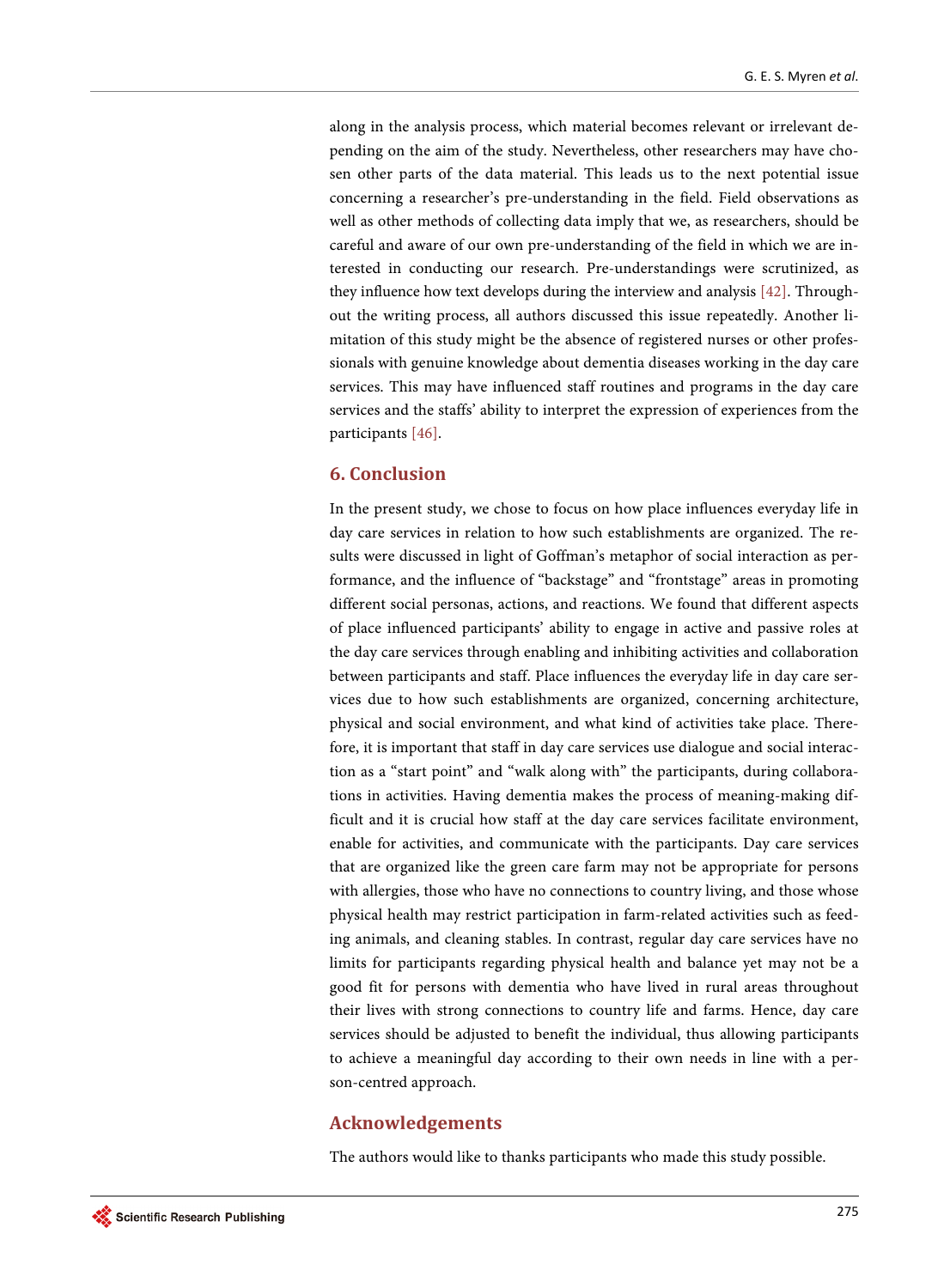## <span id="page-15-0"></span>**References**

- [1] Knapp, M., Comas-Herrera, A., Somani, A. and Banerjee, S. (2007) Dementia: International Comparisons. Summary Report for the National Audit Office. Personal Social Services Research Unit, London School of Economics and Political Science and the Institute of Psychiatry, Kings College, London, England. [www.pssru.ac.uk](http://www.pssru.ac.uk/)
- <span id="page-15-1"></span>[2] Brodaty, H. and Donkin, M. (2009) Family Caregivers of People with Dementia. Dialogues in Clinical Neuroscience, 11, 217-228.
- <span id="page-15-2"></span>[3] Andren, S. and Elmståhl, S. (2008) The Relationship between Caregiver Burden, Caregiver's Perceived Health and Their Sense of Coherence in Caring for Elders with Dementia. Journal of Clinical Nursing, 17, 790-799. <https://doi.org/10.1111/j.1365-2702.2007.02066.x>
- <span id="page-15-3"></span>[4] Fields, N.L., Anderson, K.A. and Dabelko-Schoeny, H. (2014) The Effectiveness of Adult Day Services for Older Adults: A Review of the Literature from 2000 to 2011. Journal of Applied Gerontology, 33, 130-163. <https://doi.org/10.1177/0733464812443308>
- <span id="page-15-4"></span>[5] Myren, G.E.S., Enmarker, I., Saur, E. and Hellzen, O. (2013) Relatives' Experiences of Everyday Life When Receiving Day Care Services for Persons with Dementia Living at Home. Health, 5, 1227-1235[. https://doi.org/10.4236/health.2013.58166](https://doi.org/10.4236/health.2013.58166)
- <span id="page-15-5"></span>[6] Myren, G.E.S., Enmarker, I., Saur, E. and Hellzen, O. (2015) Being Free Like a Bird—The Meaning of Being an Informal Caregiver for Persons with Dementia Who Are Receiving Day Care Services. Open Journal of Nursing, 5, 109-119. <https://doi.org/10.4236/ojn.2015.52013>
- <span id="page-15-6"></span>[7] Anderson, K.A., Dabelko-Schoeny, H.I., Fields, N.L. and Carter, R.J. (2015) Beyond Respite: The Role of Adult Day Services in Supporting Dementia Caregivers. Home Health Care Services Quarterly, 34, 101-112. <https://doi.org/10.1080/01621424.2015.1040939>
- <span id="page-15-7"></span>[8] Van Haeften-Van Dijk, A.M., Meiland, F.J.M.,Van Mierlo, L.D. and Dröes, R.M. (2015) Transforming Nursing Home-Based Day Care for People with Dementia into Socially Integrated Community Day Care: Process Analysis of the Transition of Six Day Care Centres. International Journal of Nursing Studies, 52, 1310-1322. <https://doi.org/10.1016/j.ijnurstu.2015.04.009>
- <span id="page-15-8"></span>[9] Tretteteig, S., Vatne, S. and Rokstad, A.M.M. (2016) The Influence of Day Care Centres for People with Dementia on Family Caregivers: An Integrative Review of the Literature. Aging & Mental Health, 20, 450-462. <https://doi.org/10.1080/13607863.2015.1023765>
- <span id="page-15-9"></span>[10] Campo, M. and Chaudhury, H. (2011) Informal Social Interaction among Residents with Dementia in Special Care Units: Exploring the Role of the Physical and Social Environments. Dementia, 11, 401-423.<https://doi.org/10.1177/1471301211421189>
- <span id="page-15-10"></span>[11] Goffman, E. (1968) Asylums: Essays on the Social Situation of Mental Patients and Other Inmates. Penguin, Harmondsworth.
- <span id="page-15-11"></span>[12] Diaz Moore, K. (2014) An Ecological Framework of Place: Situating Environmental Gerontology within a Life Course Perspective. International Journal of Aging Human Development, 79, 183-209. <https://doi.org/10.2190/AG.79.3.a>
- <span id="page-15-12"></span>[13] Goffman, E. (1971) The Presentation of Self in Everyday Life. Pelican Books, London.
- <span id="page-15-13"></span>[14] Foucault, M. (1977) Discipline and Punish: The Birth of the Prison. Penguin Books, London.
- <span id="page-15-14"></span>[15] Pomeroy, S.H., Scherer, Y., Runkawatt, V., Iamsumang, W., Lindemann, J. and Resnick, B. (2011) Person Environment Fit and Functioning among Older Adults in

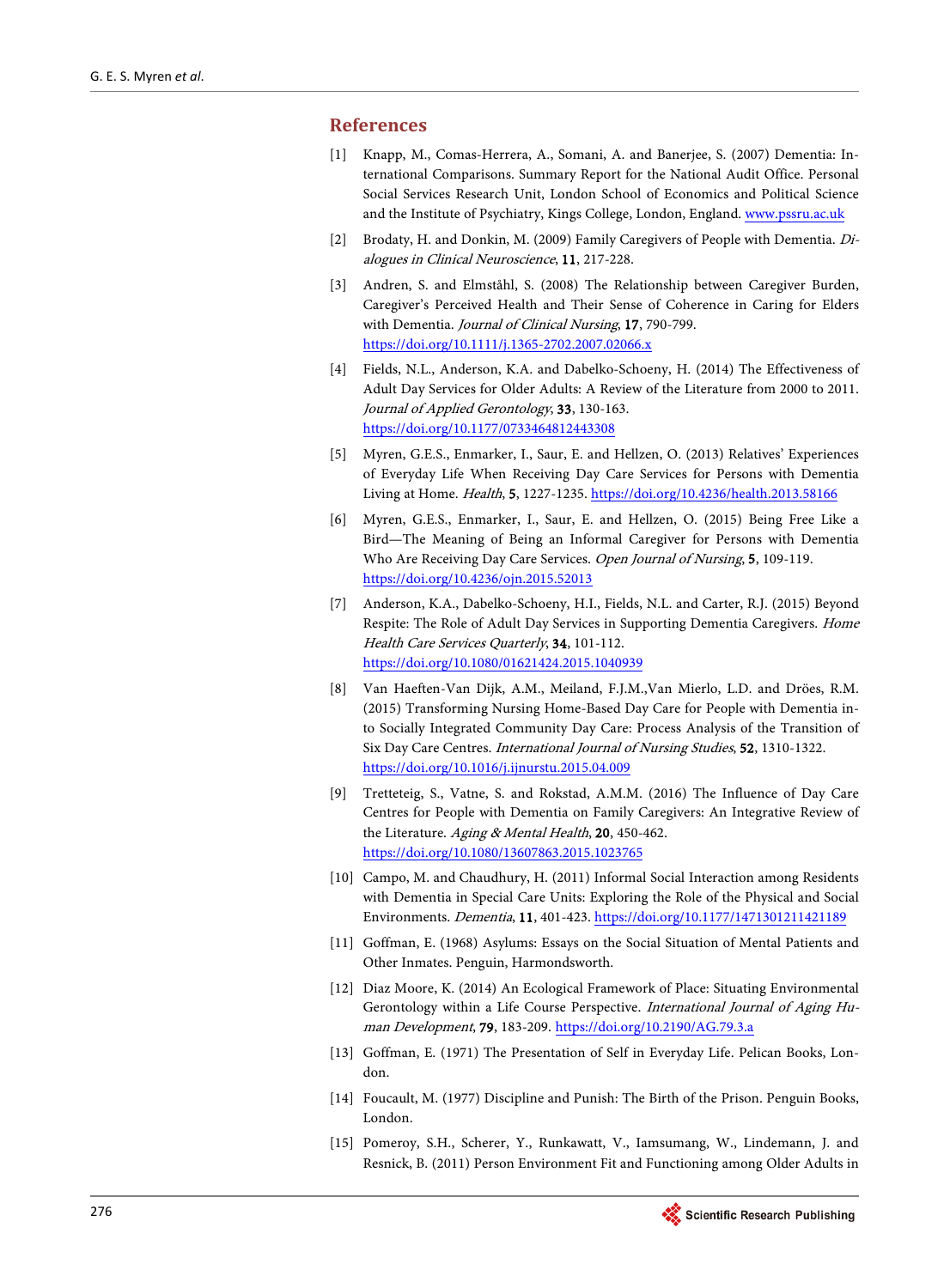a Long-Term Care Setting. Geriatric Nursing, 32, 368-378. <https://doi.org/10.1016/j.gerinurse.2011.07.002>

- <span id="page-16-0"></span>[16] Wiersma, E. and Dupuis, S.L. (2010) Becoming Institutional Bodies: Socialization into a Long-Term Care Home. Journal of Aging Studies, 24, 278-291. <https://doi.org/10.1016/j.jaging.2010.08.003>
- <span id="page-16-1"></span>[17] Diaz Moore, K. (1999) Dissonance in the Dining Room: A Study of Social Interaction in a Special Care Unit. Qualitative Health Research, 9, 133-155. <https://doi.org/10.1177/104973299129121640>
- <span id="page-16-2"></span>[18] Liou, C.-L. and Jarrott, S.E. (2013) Taiwanese Experiences: Elders with Dementia in Two Different Adult Day Service (ADS) Environments. Aging & Mental Health, 17, 942-951. <https://doi.org/10.1080/13607863.2013.788998>
- <span id="page-16-3"></span>[19] Salari, S.M. (2006) Infantilization as Elder Mistreatment: Evidence from Five Adult Day Centers. Journal of Elder Abuse & Neglect, 17, 53-91. [https://doi.org/10.1300/J084v17n04\\_04](https://doi.org/10.1300/J084v17n04_04)
- <span id="page-16-4"></span>[20] Diaz Moore, K. (2004) Interpreting the "Hidden Program" of a Place: An Example from Dementia Day Care. Journal of Aging Studies, 18, 297-320. <https://doi.org/10.1016/j.jaging.2004.03.004>
- <span id="page-16-5"></span>[21] Salari, S., Brown, B.B. and Eaton, J. (2006) Conflicts, Friendship Cliques and Territorial Displays in Senior Center Environments. Journal of Aging Studies, 20, 237-252. <https://doi.org/10.1016/j.jaging.2005.09.004>
- <span id="page-16-6"></span>[22] Orrell, A., McKee, K., Torrington, J., Barnes, S., Darton, R., Netten, A. and Lewis, A. (2013) The Relationship between Building Design and Residents' Quality of Life in Extra Care Housing Schemes. Health & Place, 21, 52-64. <https://doi.org/10.1016/j.healthplace.2012.12.004>
- <span id="page-16-7"></span>[23] Schmitt, E.M., Sands, L.P., Weiss, S., Dowling, G. and Covinsky, K. (2010) Adult Day Health Center Participation and Health-Related Quality of Life. The Gerontologist, 50, 531-540. <https://doi.org/10.1093/geront/gnp172>
- <span id="page-16-8"></span>[24] Peace, S.M., Holland, C. and Kellaher, L. (2005) Making Space for Identity. In: Andrews, G.J. and Philips, D.R., Eds., Ageing and Place. Perspectives, Policy, Practice, Routledge, Abingdon, 188-204.
- <span id="page-16-9"></span>[25] Ryvicker, M. (2009) Preservation of Self in the nursing Home: Contradictory Practices within Two Models of Care. Journal of Aging Studies, 23, 12-23. <https://doi.org/10.1016/j.jaging.2007.09.004>
- <span id="page-16-10"></span>[26] Smith, A.E. (2009) Ageing in Urban Neighbourhoods: Place Attachment and Social Exclusion. University of Bristol, Bristol.
- <span id="page-16-11"></span>[27] Polit, D.F. and Beck, C.T. (2004) Nursing Research: Principles and Methods. Lippincott Williams & Wilkins, Philadelphia.
- <span id="page-16-13"></span><span id="page-16-12"></span>[28] Sarah, P. (2015) Doing Sensory Ethnography. 2nd Edition, Sage, Los Angeles.
- [29] Thoresen, L. and Ôhlen, J. (2015) Lived Observations: Linking the Researcher's Personal Experiences to Knowlegde Development. Qualitative Health Research, 25, 1589-1598. <https://doi.org/10.1177/1049732315573011>
- <span id="page-16-14"></span>[30] World Medical Association Declaration (2002) World Medical Association Declaration of Helsinki: Ethical Principles for Medical Research Involving Human Subjects. Journal of Postgraduate Medicine, 48, 206-208.
- <span id="page-16-15"></span>[31] Graneheim, U.H. and Lundman, B. (2004) Qualitative Content Analysis in Nursing Research: Concepts, Procedures and Measures to Achieve Trustworthiness. Nurse Education Today, 24, 105-112.<https://doi.org/10.1016/j.nedt.2003.10.001>
- <span id="page-16-16"></span>[32] Sandelowski, M. (2000) Focus on Research Methods. Whatever Happened to Qualitative Description? Research in Nursing & Health, 23, 334-340.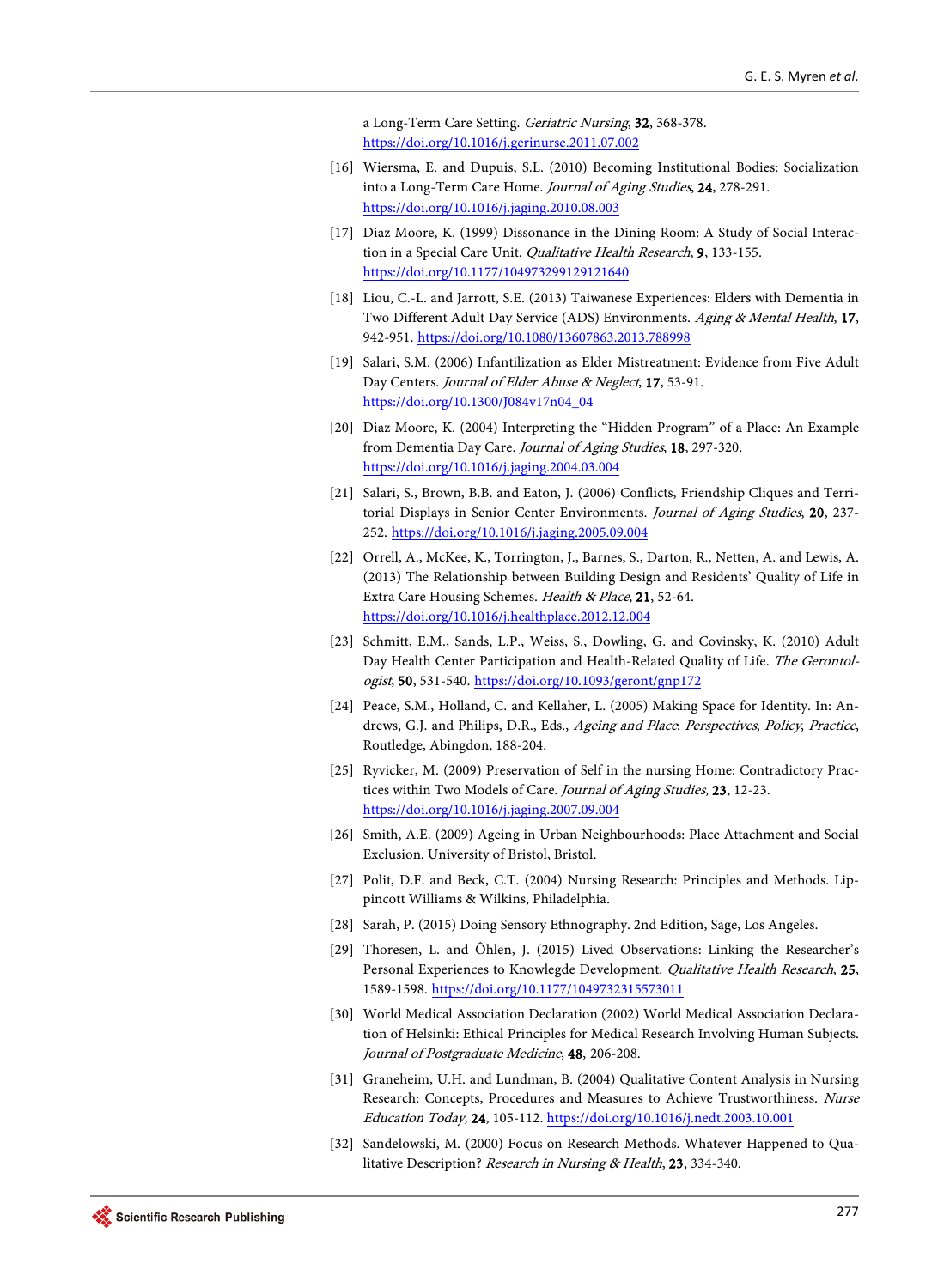[https://doi.org/10.1002/1098-240X\(200008\)23:4<334::AID-NUR9>3.0.CO;2-G](https://doi.org/10.1002/1098-240X(200008)23:4%3C334::AID-NUR9%3E3.0.CO;2-G)

- <span id="page-17-0"></span>[33] Shamsuddina, S. and Ujangb, N. (2008) Making Places: The Role of Attachment in Creating the Sense of Place for Traditional Streets in Malaysia. Habitat International, 32, 399-409. <https://doi.org/10.1016/j.habitatint.2008.01.004>
- <span id="page-17-1"></span>[34] Davis, S., Byers, S., Nay, R. and Koch, S. (2009) Guiding Design of Dementia Friendly Environments in Residential Care Settings: Considering the Living Experiences. Dementia, 8, 185-203[. https://doi.org/10.1177/1471301209103250](https://doi.org/10.1177/1471301209103250)
- <span id="page-17-2"></span>[35] Torrington, J. (2006) What Has Architecture Got to Do with Dementia Care? Explorations of the Relationship between Quality of Life and Building Design in Two EQUAL Projects. Quality in Ageing and Older Adults, 7, 34-48. <https://doi.org/10.1108/14717794200600006>
- <span id="page-17-3"></span>[36] Cutler, L.J. (2007) Physical Environments of Assisted Living: Research Needs and Challenges. The Gerontologist, 47, 68-82. [https://doi.org/10.1093/geront/47.Supplement\\_1.68](https://doi.org/10.1093/geront/47.Supplement_1.68)
- <span id="page-17-4"></span>[37] Diaz Moore, K., Van Haitsmab, K., Curytob, K. and Saperstein, A. (2003) Pragmatic Environmental Psychology: A Metatheoretical Inquiry into the Work of M. Powell Lawton. Journal of Environmental Psychology, 23, 471-482. [https://doi.org/10.1016/S0272-4944\(02\)00116-0](https://doi.org/10.1016/S0272-4944(02)00116-0)
- <span id="page-17-5"></span>[38] Kitwood, T. (1997) The Experience of Dementia. Aging & Mental Health, 1, 13-22. <https://doi.org/10.1080/13607869757344>
- <span id="page-17-6"></span>[39] Stokowski, P.A. (2002) Languages of Place and Discourses of Power: Constructing New Senses of Place. Journal of Leisure Research, 34, 368-382.
- <span id="page-17-7"></span>[40] Veselinova, C. (2014) Influencing Communication and Interaction in Dementia. Nursing & Residential Care, 16, 162-166. <https://doi.org/10.12968/nrec.2014.16.3.162>
- <span id="page-17-8"></span>[41] Widdershoven, G.A.M. and Berghmans, R.L.P. (2001) Advance Directives in Dementia Care: From Instruction to Instruments. Patients Education and Counseling, 44, 179-186. [https://doi.org/10.1016/S0738-3991\(00\)00190-7](https://doi.org/10.1016/S0738-3991(00)00190-7)
- <span id="page-17-9"></span>[42] Gadamer, H.J. (1993) Truth and Method. Sheed and Ward, London.
- <span id="page-17-10"></span>[43] Demensplan 2020. (2015) Norwegian Ministry of Health and Care Services, Oslo.
- <span id="page-17-11"></span>[44] Malterud, K., Siersma, V.D. and Guassora, A.D. (2015) Sample Size in Qualitative Interview Studies: Guided by Information Power. Qualitative Health Research, 26, 1753-1760[. https://doi.org/10.1177/1049732315617444](https://doi.org/10.1177/1049732315617444)
- <span id="page-17-12"></span>[45] Hamel, J. (1993) Case Study Methods. Sage, Newbury Park. <https://doi.org/10.4135/9781412983587>
- <span id="page-17-13"></span>[46] Ericsson, I., Hellström, I. and Kjellström, E. (2011) Sliding Interactions: An Ethnography about How Dementia Interacts in Housing with Care for the Elderly. Dementia, 10, 523-538. <https://doi.org/10.1177/1471301211409376>